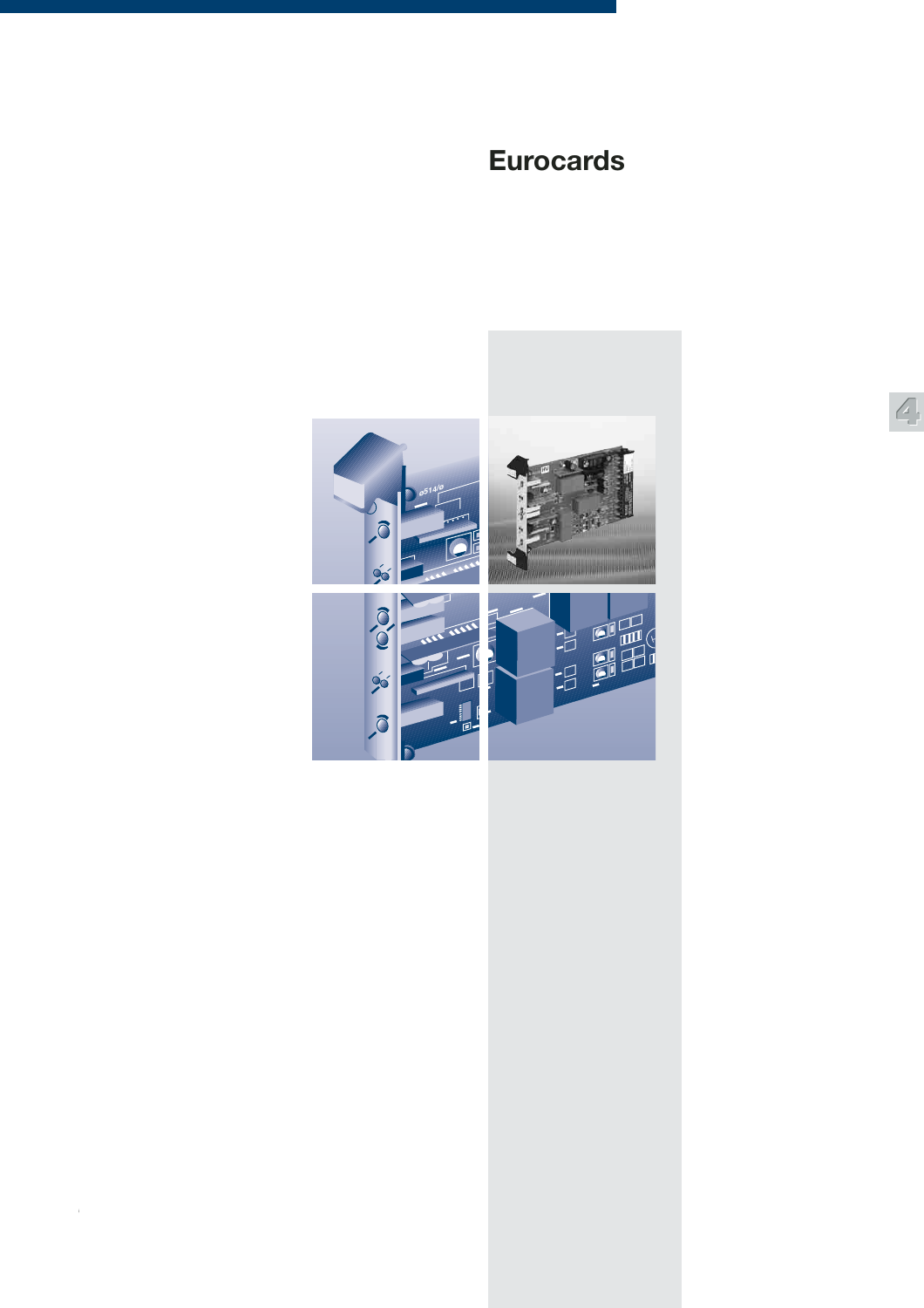## **Compatibility List DIN-Rail Devices, Eurocards**



#### **Description**

DIN-Rail devices and Eurocards act as signal conditioring devices between field mounted equipment and control systems. All the devices can be hot swapped during operation. This leaves the wiring untouched. The devices are safely galvanically isolated.

#### **Device table in the order of model codes**

Models marked in grey are replaced by the ones without markings. Devices in the same row belonging to the same type are interchangeable. If an exchange involves a change of wiring or a functional change was made, the device model code is printed in *italics and with a spacer.* Details can be taken from the data sheets.

| <b>Function</b>                   | <b>Eurocards</b> |                |                |                | <b>DIN-Rail Devices</b> |                |               |               |             |
|-----------------------------------|------------------|----------------|----------------|----------------|-------------------------|----------------|---------------|---------------|-------------|
|                                   | digi table       | <b>CEAG</b>    | Hundsbach CEAG |                | digi table              | Hundsbach CEAG |               | 2-4 chan.     | <b>230V</b> |
| Frequency-Analog-Converter        | fmc 103          | <b>EU 103</b>  | 77746          | <b>EU 103</b>  |                         |                | <b>DN 103</b> |               |             |
| Temperature 2,3 wire Pt100        | rmc 124          | EU 137A MT 200 |                | <b>AH 137A</b> |                         | 90100          | 4/125         |               |             |
| Temperature 2,4 wire Pt100        | rmc 125          | <b>EU 125A</b> | MT 200         | <b>AH 137A</b> |                         |                |               |               |             |
| Temperature 2,4 wire Pt100        | 2/125            | <b>EU 125A</b> |                |                |                         | 90575          | 4/125         |               |             |
| Voltage, current                  | umc 126          | <b>EU 137A</b> | MT 200         | AH 137A        |                         |                | 4/126         |               |             |
| Thermocouples                     | 2/127            | <b>EU 137A</b> |                |                |                         | 90525          | 4/127         |               |             |
| Thermocouples                     | tlmc 127         | <b>EU 137A</b> | MT 200         | <b>EU 137A</b> |                         | 90100          | 4/127         |               |             |
| Universal transmitter             | 1/137            | <b>EU 137A</b> |                |                |                         |                |               |               |             |
| Trip amplifier                    | cls 208          | 2/208          | 77708          | 2/208          |                         | 90716          | 3/209         |               | 90716       |
| Trip amplifier Pt100              | rls 208          | EU 137A MT 200 |                | <b>AH 137A</b> | rl 210                  |                | <b>DN 218</b> |               |             |
| Trip amplifier TC                 | tls 208          | <b>EU 137A</b> |                |                |                         |                | <b>DN 218</b> |               |             |
| Trip amplifier 4 channels         |                  | 1/209          |                |                |                         |                |               |               |             |
| Trip amplifier TÜV, 4 channels    |                  | 2/209          |                |                |                         |                |               |               |             |
| Trip amp. + transmitter supply    | sls 422          | 3/422          |                |                |                         |                |               |               |             |
| Loop powered output isolator      | cmc 303          | EU 303         | <b>TR296</b>   | EU303          | mc 4/303                | 90696          | 5/303         | 5/303         |             |
| Isolator for fire / gas detectors |                  |                |                |                |                         |                | 6/303         |               |             |
| Output isolator                   | cmc 304          | 6/304          | 77239          | AH334          | mc 2/304                |                | 5/304         |               |             |
| Output isolator                   | 1/304            | 6/304          |                |                |                         |                |               |               |             |
| Output isolator with level shift  | 2/304            | EU 334         |                | AH334          |                         | 90360          | 7/304         |               |             |
| Output isolator                   | 3/304            | 6/304          |                |                |                         |                |               |               |             |
| Output isolator                   | 4/304            | 6/304          |                |                |                         |                |               |               |             |
| Output isolator HART              |                  | 6/304          | AT242          | AH304          |                         | 90242          | 6/304         | <b>DN 332</b> | 90242       |
| Analog calculator with trips      |                  | 1/405          |                |                |                         |                |               |               |             |
| Transmitter power supply          | csmc 418         | <b>EU 420</b>  | 77260          | AH420          | cs 4/420                | 90365          | 7/420         |               | 90365       |
| Transmitter supply, rooting       | csmc 419         | EU 420         | 77261          | AH420          |                         |                |               |               |             |
| HART supply, input isolator       | 3/420            | <b>EU 420</b>  |                |                | cs 3/420                |                | 6/420         | <b>DN 424</b> | 90271       |
| Transmitter supply, input isol.   | 4/420            | <b>EU 420</b>  |                |                |                         |                | 7/420         | <b>DN 424</b> |             |
| HART supply, input isolator       | 5/420            | <b>EU 420</b>  | 77270          | AH420          | 5/420,8/420 90270/71    |                | 6/420         | <b>DN 424</b> |             |
| HART supply + trip amp.           | 2/422            | 3/422          |                |                |                         |                |               |               |             |
| HART supply, output isolator      |                  |                |                |                |                         |                | DN 425        |               |             |
| Power AC 230V / DC 24V            |                  |                |                |                |                         |                |               |               | 1/482       |
| <b>HART Multiplexer</b>           |                  | 1/485          |                |                |                         |                |               |               |             |
| Loop powered solenoid driver      | 2/915            |                |                |                | ka 2/915                |                | 6/915         |               |             |
| Solenoid driver                   | 4/915            |                | <b>VS929</b>   |                | ka 4/915                | 90829          | 7/915         | DN 919        |             |
| Switch amplifier with transistor  | 1/941            |                | <b>TS924</b>   |                | ci 1/941                | 90924          | 2/941         | <b>DN 944</b> |             |
| Switch amplifier with relay       | <b>STR 918</b>   | 2/918          | <b>TS920</b>   | 2/918          |                         |                |               |               |             |
| Switch amplifier with relay       | 1/942            | 2/918          | 77920          | 2/918          | ci 1/942                | 90920          | 2/942         | DN 945        | 2/942       |

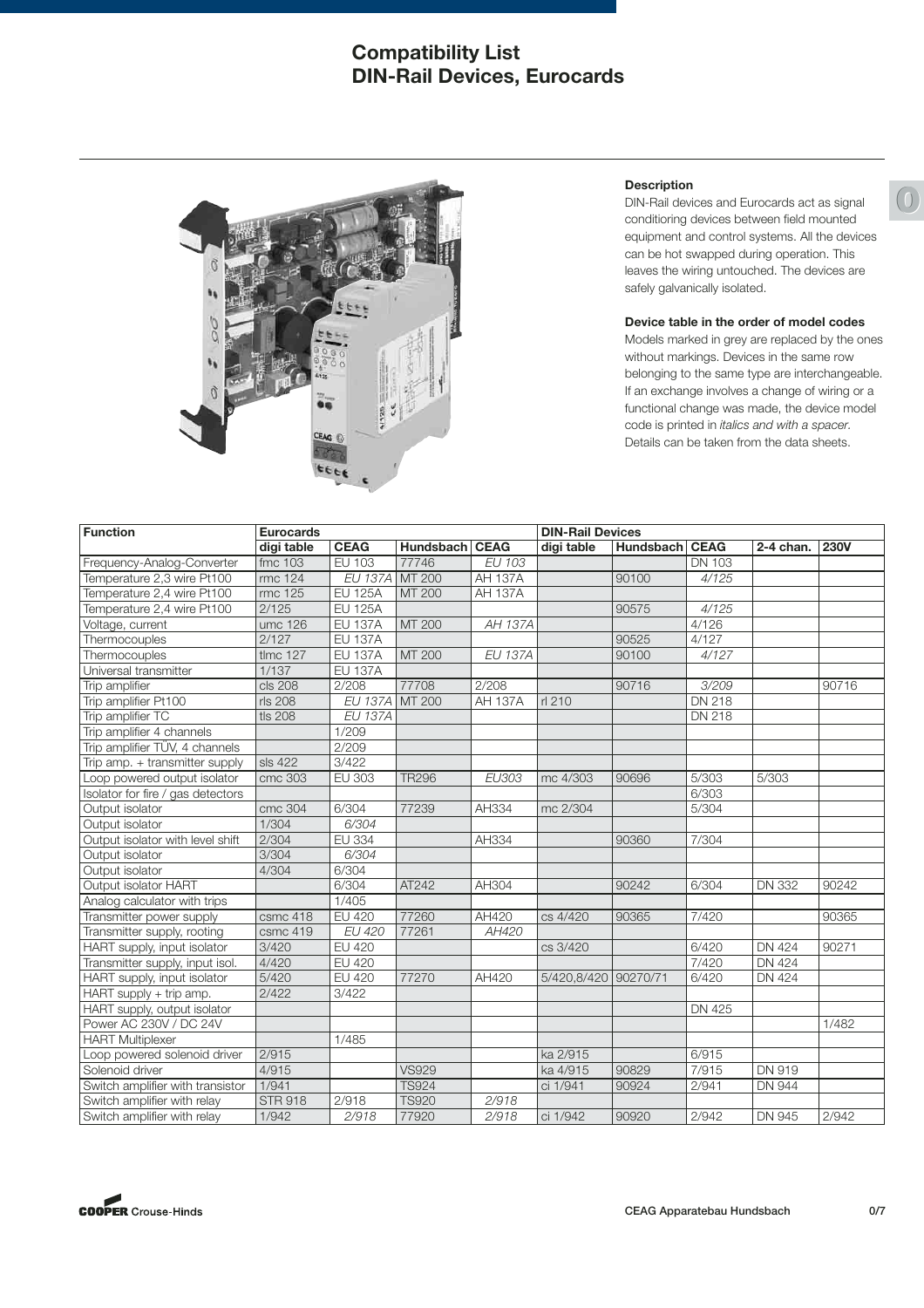| <b>Type</b><br><b>Preferred version</b><br><b>Application</b><br><b>Function</b><br>2/918<br>GHG 122 2141 E 1009<br>Relay output<br>Switch<br>4 channels (digitable)<br>Binary input<br>Frequency-analog<br>EU 103<br>GHG 121 2101 C 1006<br>(digitable)<br>Proximity<br>switch<br>Electronic<br>switch<br><b>EU 420</b><br><b>HART</b><br>GHG 124 2121 H 1206<br>transmitter supply<br>2 channels (digitable)<br><b>HART</b><br>3/422<br>GHG 124 2121 G 1116<br>supply with 2 trips<br>(digitable)<br>4-20 mA<br>Transmitter<br><b>HART</b><br>AH420<br>GHG 124 2121 K 1206<br>transmitter supply<br>2 channels (Hundsbach)<br><b>HART</b><br><b>MS270</b><br>MS270-M4233-C011<br>transmitter supply<br>2 channels (Eckardt)<br>MS271-B42EE-C010<br><b>HART</b><br>MS271<br>Analog input<br>transmitter supply<br>2 channels (Hundsbach)<br><b>HART</b><br><b>EU420</b><br>GHG 124 2121 H 1206<br>input isolator<br>2 channels (digitable)<br>HART input with<br>3/422<br>GHG 124 2121 G 1116<br>2 trips<br>(digitable)<br>$0/4 - 20$ mA<br><b>HART</b><br>AH420<br>GHG 124 2121 K 1216<br>Current source<br>input isolator<br>2 channels (Hundsbach)<br>input isolator<br>TV270<br>TV270-L4233-C011<br>2 channels (Eckardt)<br>input isolator<br>TV271<br>TV271-B42EE-C000<br>2 channels (Hundsbach)<br>2/3/4 wire, RTD<br><b>EU125A</b><br>GHG 131 2100 N 2006<br>(digitable)<br>2/3/4 wire, RTD<br><b>EU137A</b><br>GHG 131 2100 P 2006<br>Temperature input<br>(digitable)<br>2/3/4 wire, RTD<br><b>AH137A</b><br>GHG 131 2100 R 2006<br>(Hundsbach)<br>Thermocouple<br><b>EU137A</b><br>GHG 131 2100 P 2006<br>(digitable)<br>Thermostat<br>92161-50-K-246<br>92161 | <b>Selection chart</b> |                     |         |      |
|---------------------------------------------------------------------------------------------------------------------------------------------------------------------------------------------------------------------------------------------------------------------------------------------------------------------------------------------------------------------------------------------------------------------------------------------------------------------------------------------------------------------------------------------------------------------------------------------------------------------------------------------------------------------------------------------------------------------------------------------------------------------------------------------------------------------------------------------------------------------------------------------------------------------------------------------------------------------------------------------------------------------------------------------------------------------------------------------------------------------------------------------------------------------------------------------------------------------------------------------------------------------------------------------------------------------------------------------------------------------------------------------------------------------------------------------------------------------------------------------------------------------------------------------------------------------------------------------------------------------------------------------------------------------------|------------------------|---------------------|---------|------|
|                                                                                                                                                                                                                                                                                                                                                                                                                                                                                                                                                                                                                                                                                                                                                                                                                                                                                                                                                                                                                                                                                                                                                                                                                                                                                                                                                                                                                                                                                                                                                                                                                                                                           |                        |                     |         | Page |
|                                                                                                                                                                                                                                                                                                                                                                                                                                                                                                                                                                                                                                                                                                                                                                                                                                                                                                                                                                                                                                                                                                                                                                                                                                                                                                                                                                                                                                                                                                                                                                                                                                                                           |                        |                     |         | 4/18 |
|                                                                                                                                                                                                                                                                                                                                                                                                                                                                                                                                                                                                                                                                                                                                                                                                                                                                                                                                                                                                                                                                                                                                                                                                                                                                                                                                                                                                                                                                                                                                                                                                                                                                           |                        |                     |         | 4/6  |
|                                                                                                                                                                                                                                                                                                                                                                                                                                                                                                                                                                                                                                                                                                                                                                                                                                                                                                                                                                                                                                                                                                                                                                                                                                                                                                                                                                                                                                                                                                                                                                                                                                                                           |                        |                     |         | 4/15 |
|                                                                                                                                                                                                                                                                                                                                                                                                                                                                                                                                                                                                                                                                                                                                                                                                                                                                                                                                                                                                                                                                                                                                                                                                                                                                                                                                                                                                                                                                                                                                                                                                                                                                           |                        |                     |         | 4/16 |
|                                                                                                                                                                                                                                                                                                                                                                                                                                                                                                                                                                                                                                                                                                                                                                                                                                                                                                                                                                                                                                                                                                                                                                                                                                                                                                                                                                                                                                                                                                                                                                                                                                                                           |                        |                     |         | 5/7  |
|                                                                                                                                                                                                                                                                                                                                                                                                                                                                                                                                                                                                                                                                                                                                                                                                                                                                                                                                                                                                                                                                                                                                                                                                                                                                                                                                                                                                                                                                                                                                                                                                                                                                           |                        |                     |         | 5/3  |
|                                                                                                                                                                                                                                                                                                                                                                                                                                                                                                                                                                                                                                                                                                                                                                                                                                                                                                                                                                                                                                                                                                                                                                                                                                                                                                                                                                                                                                                                                                                                                                                                                                                                           |                        |                     |         | 5/4  |
|                                                                                                                                                                                                                                                                                                                                                                                                                                                                                                                                                                                                                                                                                                                                                                                                                                                                                                                                                                                                                                                                                                                                                                                                                                                                                                                                                                                                                                                                                                                                                                                                                                                                           |                        |                     |         | 4/15 |
|                                                                                                                                                                                                                                                                                                                                                                                                                                                                                                                                                                                                                                                                                                                                                                                                                                                                                                                                                                                                                                                                                                                                                                                                                                                                                                                                                                                                                                                                                                                                                                                                                                                                           |                        |                     |         | 4/16 |
|                                                                                                                                                                                                                                                                                                                                                                                                                                                                                                                                                                                                                                                                                                                                                                                                                                                                                                                                                                                                                                                                                                                                                                                                                                                                                                                                                                                                                                                                                                                                                                                                                                                                           |                        |                     |         | 5/7  |
|                                                                                                                                                                                                                                                                                                                                                                                                                                                                                                                                                                                                                                                                                                                                                                                                                                                                                                                                                                                                                                                                                                                                                                                                                                                                                                                                                                                                                                                                                                                                                                                                                                                                           |                        |                     |         | 5/3  |
|                                                                                                                                                                                                                                                                                                                                                                                                                                                                                                                                                                                                                                                                                                                                                                                                                                                                                                                                                                                                                                                                                                                                                                                                                                                                                                                                                                                                                                                                                                                                                                                                                                                                           |                        |                     |         | 5/4  |
|                                                                                                                                                                                                                                                                                                                                                                                                                                                                                                                                                                                                                                                                                                                                                                                                                                                                                                                                                                                                                                                                                                                                                                                                                                                                                                                                                                                                                                                                                                                                                                                                                                                                           |                        |                     |         | 4/7  |
|                                                                                                                                                                                                                                                                                                                                                                                                                                                                                                                                                                                                                                                                                                                                                                                                                                                                                                                                                                                                                                                                                                                                                                                                                                                                                                                                                                                                                                                                                                                                                                                                                                                                           |                        |                     |         | 4/8  |
|                                                                                                                                                                                                                                                                                                                                                                                                                                                                                                                                                                                                                                                                                                                                                                                                                                                                                                                                                                                                                                                                                                                                                                                                                                                                                                                                                                                                                                                                                                                                                                                                                                                                           |                        |                     |         | 5/2  |
|                                                                                                                                                                                                                                                                                                                                                                                                                                                                                                                                                                                                                                                                                                                                                                                                                                                                                                                                                                                                                                                                                                                                                                                                                                                                                                                                                                                                                                                                                                                                                                                                                                                                           |                        |                     |         | 4/8  |
|                                                                                                                                                                                                                                                                                                                                                                                                                                                                                                                                                                                                                                                                                                                                                                                                                                                                                                                                                                                                                                                                                                                                                                                                                                                                                                                                                                                                                                                                                                                                                                                                                                                                           |                        | 12 measuring points | 24 V DC | 8/4  |
| Accessories see page                                                                                                                                                                                                                                                                                                                                                                                                                                                                                                                                                                                                                                                                                                                                                                                                                                                                                                                                                                                                                                                                                                                                                                                                                                                                                                                                                                                                                                                                                                                                                                                                                                                      |                        |                     |         | 6/9  |

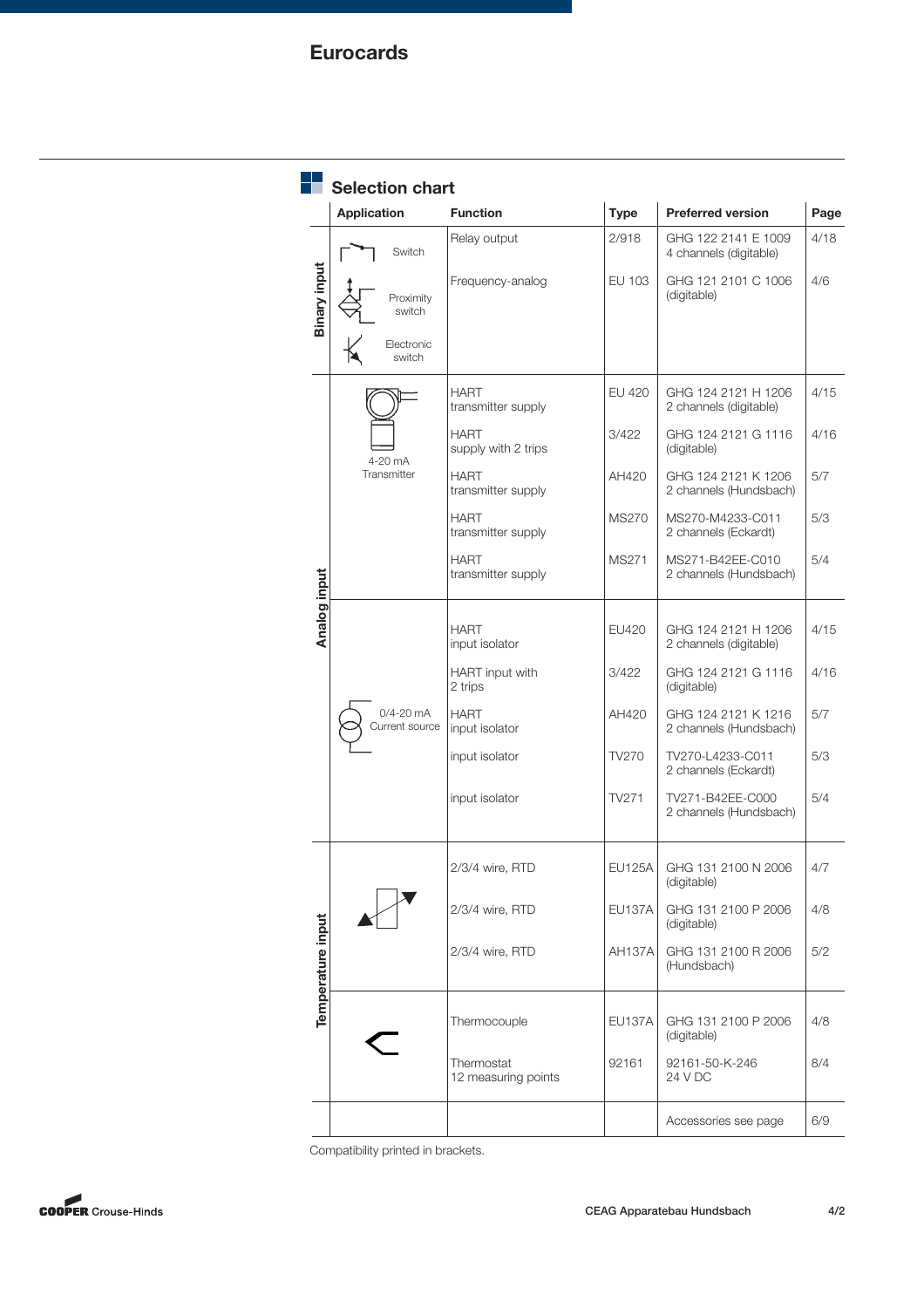|                       | <b>Selection chart</b>          |                                                     |               |                                               |      |
|-----------------------|---------------------------------|-----------------------------------------------------|---------------|-----------------------------------------------|------|
|                       | <b>Application</b>              | <b>Function</b>                                     | <b>Type</b>   | <b>Preferred version</b>                      | Page |
|                       |                                 | Loop powered                                        | EU303         | EU303A-U02AAC220<br>2-channels (digitable)    | 4/12 |
|                       | 4-20 mA                         | <b>HART</b><br>$750 \Omega$ load                    | 6/304         | GHG 125 2321 L 1306<br>2-channels (digitable) | 4/13 |
|                       | I/P converter                   | Output isolator<br>$600 \Omega$ load<br>level shift | <b>EU334</b>  | GHG 125 2321 M 1306<br>2-channels (digitable) | 4/14 |
| Analog output         | Positioner                      | <b>HART</b><br>$750 \Omega$ load                    | AH304         | GHG 125 2321 L 1406<br>2-channels (Hundsbach) | 5/5  |
|                       |                                 | Output isolator<br>$600 \Omega$ load<br>Level shift | AH334         | GHG 125 2321 N 1306<br>2-channels (Hundsbach) | 5/6  |
|                       | Display                         |                                                     |               |                                               |      |
|                       |                                 | 2/3/4 wire, RTD<br>2 trip points                    | <b>EU125A</b> | GHG 131 2100 N 2006<br>(digitable)            | 4/7  |
|                       |                                 | 2/3/4 wire, RTD<br>2 trip points                    | <b>EU137A</b> | GHG 131 2100 P 2006<br>(digitable)            | 4/8  |
|                       | $0/4 - 20$ mA<br>Current source | Thermocouples<br>2 trip points                      | <b>EU137A</b> | GHG 131 2100 P 2006<br>(digitable)            | 4/8  |
|                       | $0/2 - 10V$                     | 2/3/4 wire, RTD<br>2 trip points                    | <b>AH137A</b> | GHG 131 2100 R 2006<br>(Hundsbach)            | 5/2  |
| <b>Trip Amplifier</b> | Voltage<br>source               |                                                     |               |                                               |      |
|                       |                                 | Input $0/4 - 20$ mA<br>2 trip points                | 2/208         | GHG 137 2011 D 1016<br>(digitable)            | 4/9  |
|                       | Relay output                    | 1-4 Input 0/4-20 mA<br>2-4 trip points              | 1/209         | GHG 137 2041 B 2066<br>(digitable)            | 4/10 |
|                       |                                 | 1-4 Input 0/4-20 mA<br>2-4 trip points              | 2/209         | GHG 137 2041 C 4046<br>TÜV (digitable)        | 4/11 |
|                       | Electronic output               | <b>HART</b> power supply<br>with 2 trip points      | 3/422         | GHG 124 2121 G 1116<br>(digitable)            | 4/16 |
|                       |                                 |                                                     |               | Accessories see page                          | 6/9  |

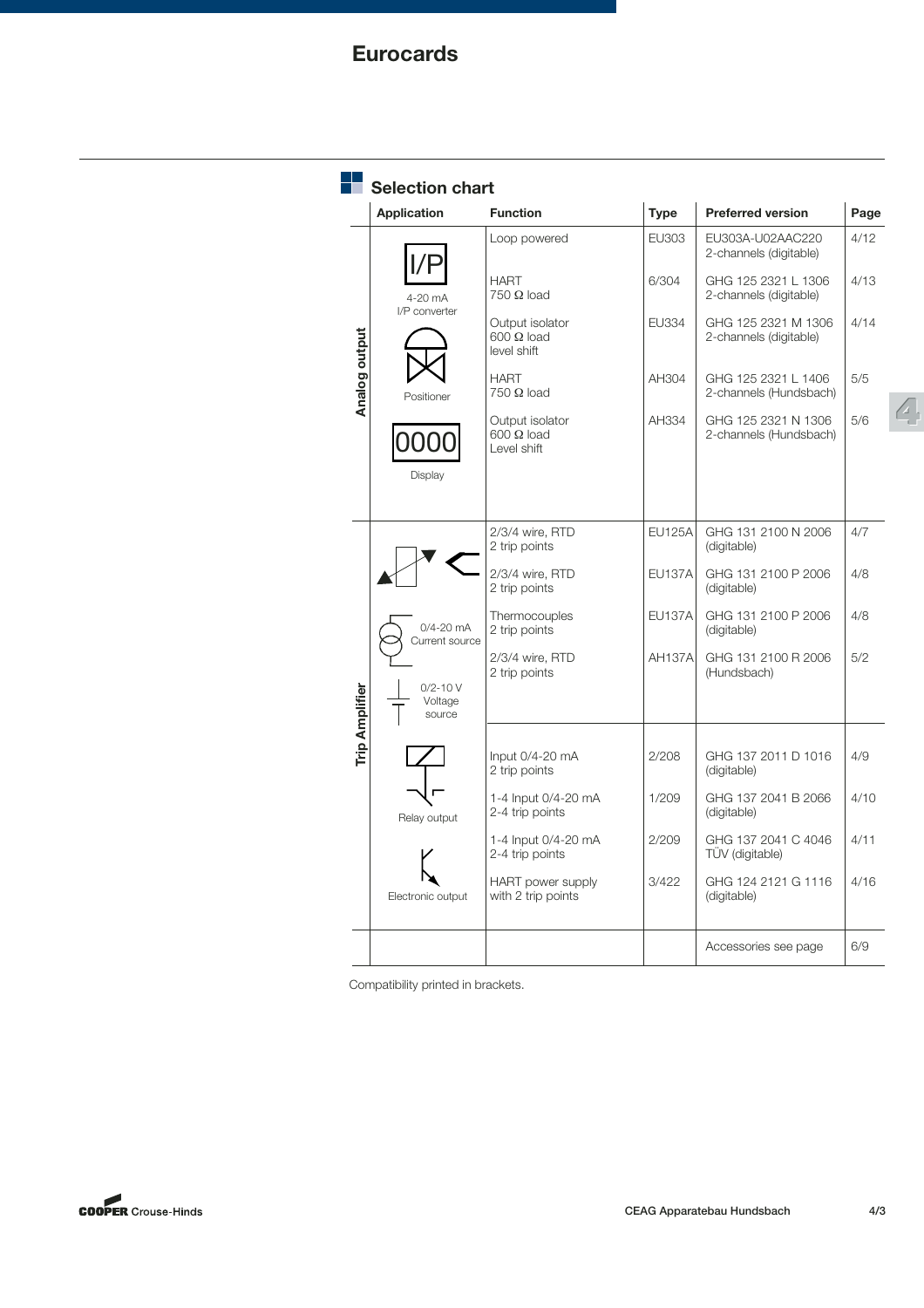|          | <b>Selection chart</b>                     |                         |             |                          |      |  |  |
|----------|--------------------------------------------|-------------------------|-------------|--------------------------|------|--|--|
|          | <b>Application</b>                         | <b>Function</b>         | <b>Type</b> | <b>Preferred version</b> | Page |  |  |
|          | 000<br>Counter                             | Software                | 1/209       | GHG 137 2041 B 5166      | 4/10 |  |  |
|          | Filter                                     | Software                | 1/405       | GHG 128 2041 A 5316      | 4/20 |  |  |
|          | Linearisation                              | Software                | 1/405       | GHG 128 2041 A 5316      | 4/20 |  |  |
|          | Ð<br>$\mathbb T$<br>Analog/Frequency       | Software                | 1/209       | GHG 137 2011 B 5016      | 4/10 |  |  |
|          | Gradients                                  | Software                | 1/209       | GHG 137 2011 B 1016      | 4/10 |  |  |
| Specials | meansured value<br>hold<br>Sample and hold | Software                | 1/405       | GHG 128 2041 A 5316      | 4/20 |  |  |
|          | Min<br>Max<br>Min/Max select               | Software                | 1/405       | GHG 128 2041 A 5316      | 4/20 |  |  |
|          | Averager                                   | Software                | 1/405       | GHG 128 2041 A 5316      | 4/20 |  |  |
|          | Test signal generator                      | Software                | 1/405       | GHG 128 2041 A 5316      | 4/20 |  |  |
|          | MUX<br>$rac{1}{32}$<br>32<br><b>HART</b>   | <b>HART Bus coupler</b> | 1/485       | GHG 139 2021 B 1009      | 4/21 |  |  |
|          |                                            |                         |             | Accessories see page     | 6/9  |  |  |

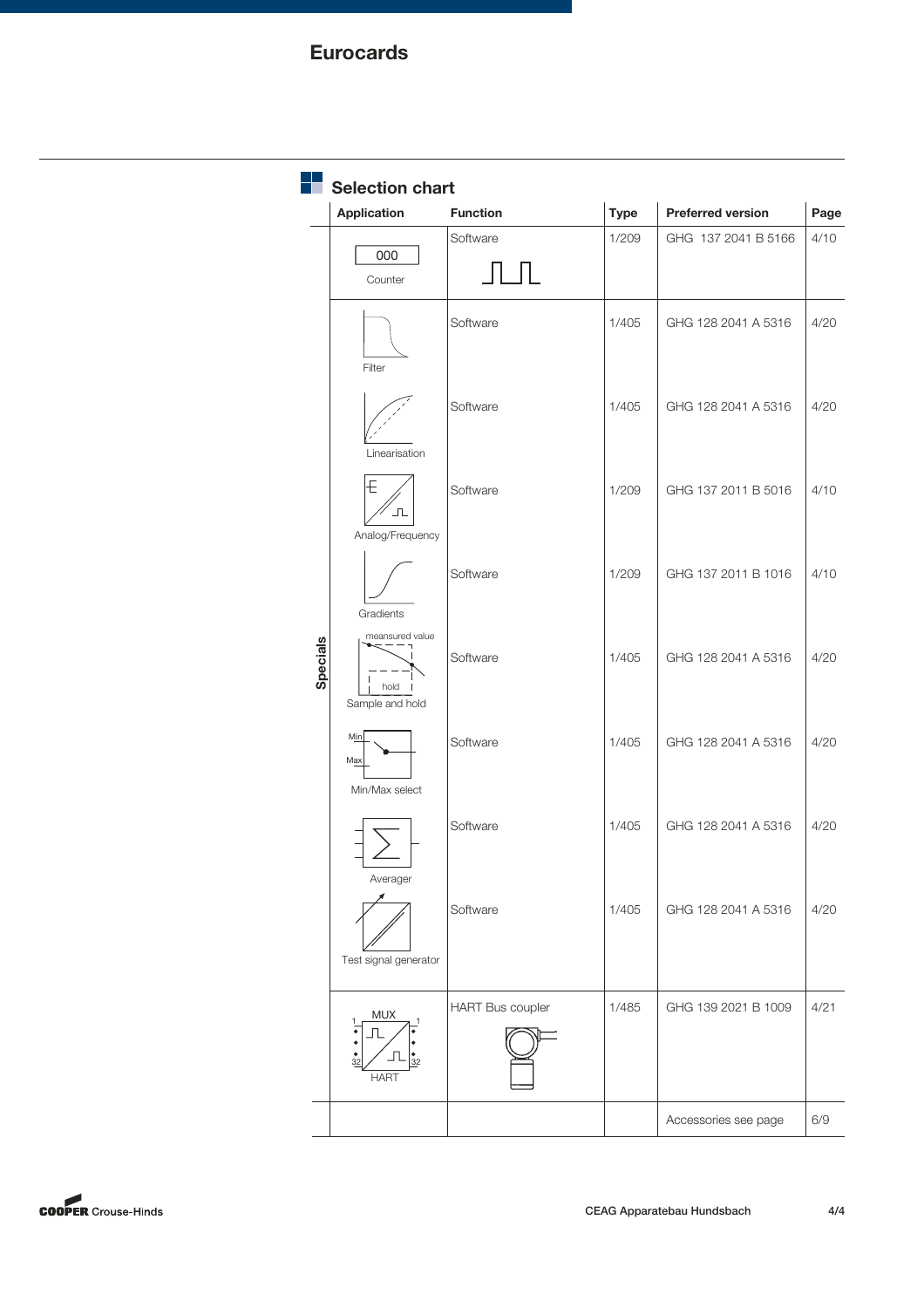## **Eurocards digi table compatible**



- 1 to 4 channels just **4 units wide**
- Mounted in prewired **19" racks with 21 slots or in prefabricated rack systems with 16 plug-in positions**
- Plug-in modules for analogue **or digital I/O cards**
- Safe galvanic isolation
- Status LEDs
- Low power consumption
- **EEx ia/ib approved**
- Suitable for DCS and PLC

## **Description**

Eurocards are used as signal conditioning units between field devices and control systems. They plug into standard prewired racks or prefabricated ISES backplane systems. The cards may be mounted or removed from a live circuit.

Eurocards offer advantages in that they are galvanically isolated, they can boost and amplify signals, and are easily mounted as plug-in units. Since they are galvanically isolated they do not require equipotential earth connections normally encountered with safety barriers. Changes in the power supply voltage do not affect the excellent device performance due to the properties of the built-in amplifier circuits.

**4**

Light emitting diodes (LEDs) indicate the device status. A green LED shows the operating condition, a yellow LED depicts the switch status as in switch amplifiers, and a red LED signals alarm conditions e.g. line faults and interruptions.

It is often advantageous to employ Eurocards as their properties as amplifiers free you from the restrictions on measuring circuits frequently encountered with barriers.

For safety reasons you have to check that currents, voltages, power, inductance, and capacitance of the Eurocard match those of the connected intrinsically safe circuit.

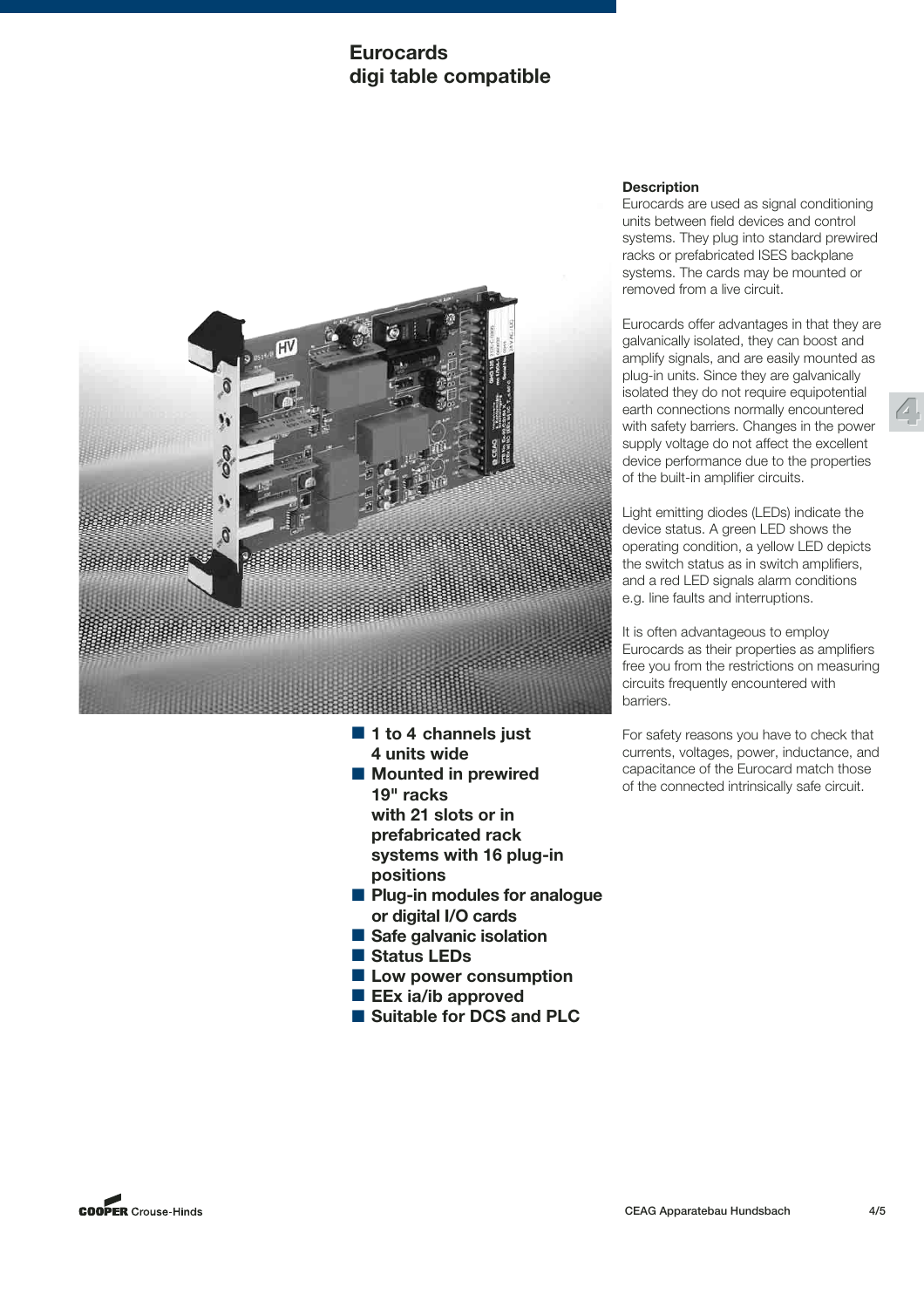## **Model EU103 Frequency to Analog Converter Pulse Isolator compatible with Model fmc 103**



#### --**Product features**

- Configurable on-line using PLC or PCs
- Safe galvanic isolation between input, output and power supply
- Frequency, flow, rotational speed • EMC to EN 61326 and NE21
- EEx ia/ib approved

## **Technical data:**

| Input                 | Initiator, Vortex                         |
|-----------------------|-------------------------------------------|
| Measuring ranges      | 1 Hz-10 kHz configurable                  |
| Output                | $0/4$ - 20 mA at 750 $\Omega$ convertible |
|                       | $0/2$ - 10 V at > 1k $\Omega$ convertible |
| Linearity/TK          | 0.1 % / 0.1 % per 10 K                    |
| Transistor output     | 30 V / 50 mA short circuit protected,     |
|                       | 2 kHz max., monostable                    |
| Response time         | $\geq$ 2 periods                          |
| Power supply          | 20.4 - 24.6 V AC, 4 VA                    |
|                       | 20 - 30 V DC, 3 W                         |
| Dimensions (Eurocard) | 100 x 160 mm, 4 uw                        |
| Weight                | 250q                                      |
| Ambient temperature   | $-20 °C  +60 °C$                          |
| Relative humidity     | $<$ 75 % (average)                        |
|                       | < 95 % (30 d/a), no condensation          |

## **Explosion protection:**

| Category            | $II(1)$ GD [EEx ia/ib] $IIC$                                                                                                                                    |
|---------------------|-----------------------------------------------------------------------------------------------------------------------------------------------------------------|
| EC-Type Examination | TUV 00 ATEX 1614 X                                                                                                                                              |
| Safety values       | Vortex: $V_{\text{OC}} = 26.3$ V, $I_{\text{SC}} = 93$ mA, $P_{\text{O}} = 610$ mW<br>NAMUR: $V_{\text{OC}} = 8.6$ V, $\text{Isc} = 19$ mA, $\text{Po} = 40$ mW |

# **Ordering details**

| Input         | Output                   | <b>Pulse output</b> | Ex    | Order No.           |
|---------------|--------------------------|---------------------|-------|---------------------|
| <b>NAMUR</b>  | $0/4 - 20$ mA            | 1:1 Impulse*        | ia/ib | GHG 121 2101 C 1006 |
| <b>Vortex</b> | $0/4 - 20$ mA            | 1:1 Impulse*        | ia/ib | GHG 121 2151 C 1006 |
| <b>NAMUR</b>  | $\overline{\phantom{0}}$ | 1:1 Impulse         | ia/ib | GHG 121 2101 C 2006 |
| <b>Vortex</b> | $\blacksquare$           | 1:1 Impuls e        | ia/ib | GHG 121 2151 C 2006 |

\*Pulse output convertible to trip output, direction of rotation, line monitor

| <b>Description</b>               | Order No.           |
|----------------------------------|---------------------|
| <b>ISES 701 System Backplane</b> | GHG 139 4190 A 7016 |
| <b>Programming cable</b>         | GHG 139 0004 C 0000 |



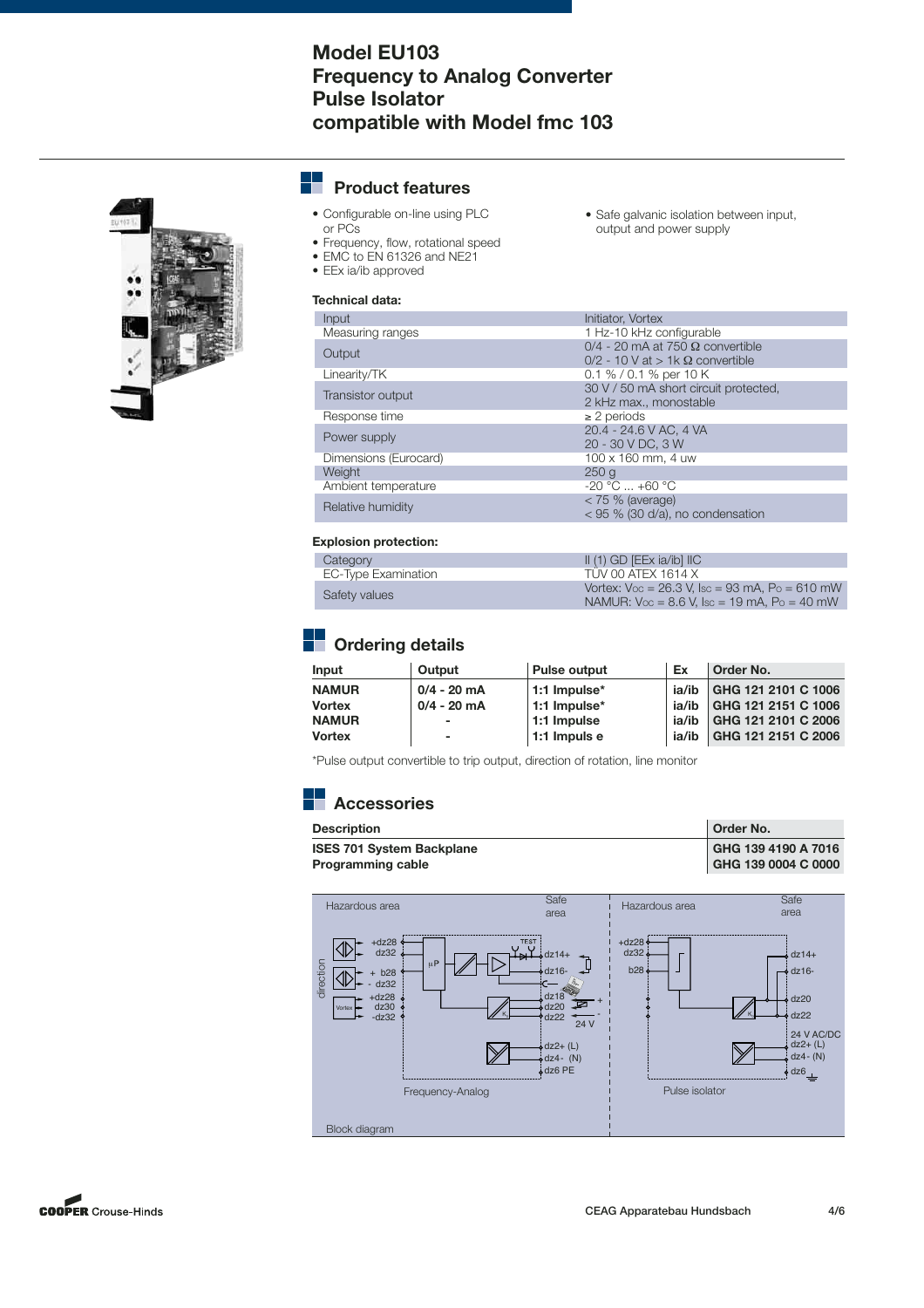## **Model EU125 A Temperature Converter for 2-/3-/4-Wire RTD compatible with Models rmc125, 2/125**



#### ÷. **Product features**

- Configurable online using PLC or PCs
- Trip output relais
- EMC to EN 61326 and NE21
- EEx ia/ib approved
- Safe galvanic isolation between input, output, power supply and contacts

## **Technical data:**

| -Input RTD                 | $-200 °C  +850 °C$                                  |
|----------------------------|-----------------------------------------------------|
| ex works 4 wire $0-100$ °C | 0  600 $\Omega$ , smallest span 10 $\Omega$ (0.1 %) |
| Output                     | 0/4 - 20 mA, 0/2 - 10 V, convertible                |
| Burn out drive             | selectable 0, >100 %, frozen                        |
| Load                       | $750 \Omega$ (mA), $> 22$ k $\Omega$ (V)            |
| Output relay               |                                                     |
| Voltage rating             | AC 125 V 150 V DC                                   |
| Current rating             | 1 A AC/DC                                           |
| Power rating               | 50 VA<br>30 W                                       |
| Linearity                  | $< 0.1 \%$                                          |
| Temperature drift          | $< 0.1 \% / 10 K$                                   |
| Response time              | 0.7  1 s, mode dependant                            |
| Power supply               | 20.4 - 26.4 V AC (<5 VA) DC 20.4  30 V (<2.4 W)     |
| Dimensions (Eurocard)      | $100 \times 160$ mm                                 |
| Weight                     | 300q                                                |
| Ambient temperature        | $-10 °C  + 65 °C$                                   |
| Relative humidity          | $< 75 %$ (average)                                  |
|                            | < 95 % (30 d/a), no condensation                    |
| Protection                 | IP20                                                |
|                            |                                                     |

#### **Explosion protection:**

| Category            | $\parallel$ (1) GD [EEx ia/ib) IIC                |
|---------------------|---------------------------------------------------|
| EC-Type Examination | TUV 02 ATEX 1944                                  |
| Safety values       | $V_{\rm OC}$ $<$ 6 V, loc $<$ 10 mA, Po $<$ 40 mW |

## **D** Ordering details

| Input      | Output    | <b>Trip relavs</b>      | <b>Ex-protection</b> | Order No.           |
|------------|-----------|-------------------------|----------------------|---------------------|
| <b>RTD</b> | 4 - 20 mA | -2                      | ia/ib                | GHG 131 2100 N 2006 |
| <b>RTD</b> | 4 - 20 mA | $\overline{\mathbf{c}}$ | -                    | GHG 131 2000 N 2006 |

| <b>Description</b>               | Order No.           |
|----------------------------------|---------------------|
| <b>Programming cable</b>         | GHG 139 0006 C 0000 |
| <b>ISES 701 system backplane</b> | GHG 139 4190 A 7016 |



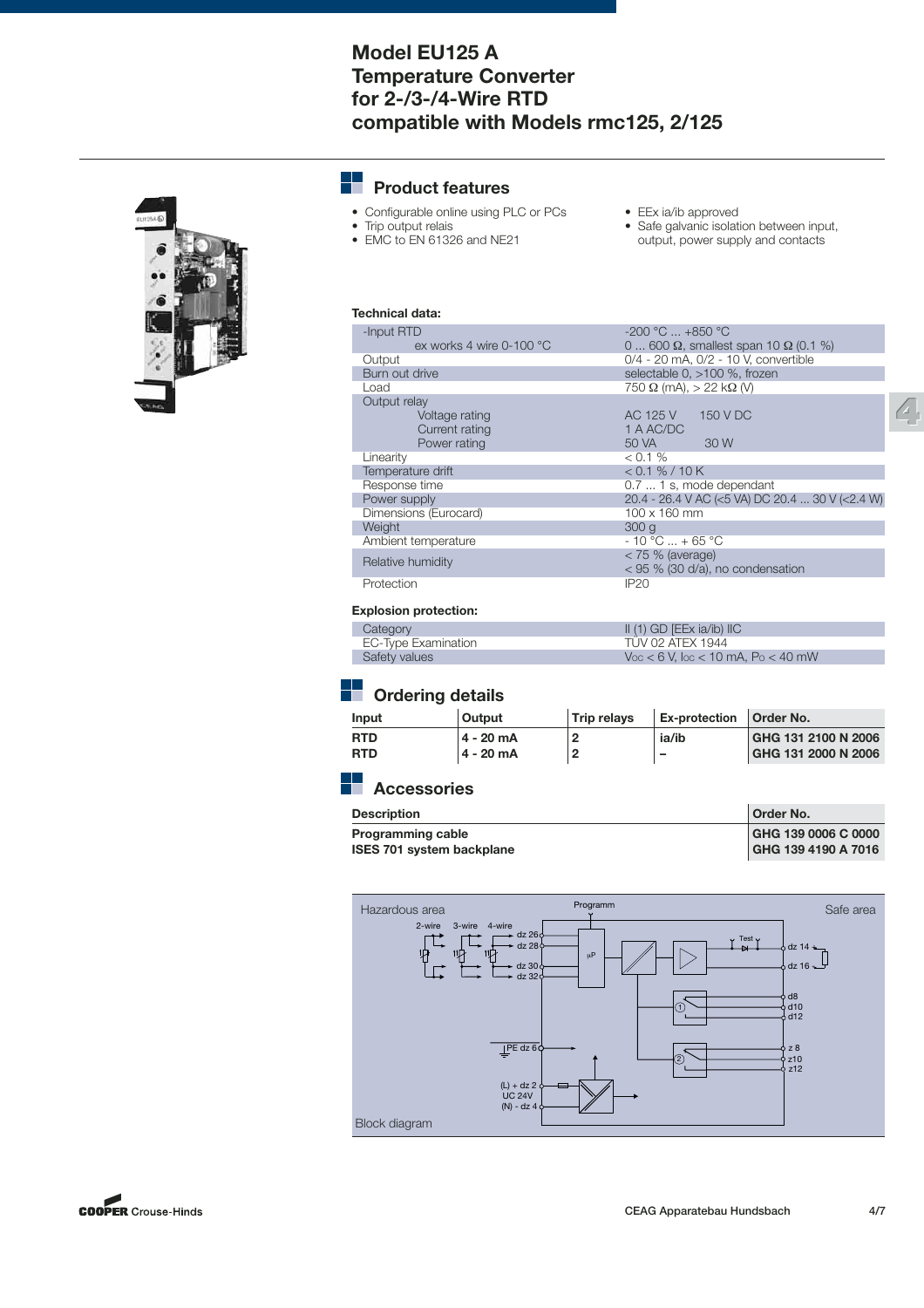## **Model EU137 A Multi Purpose Converter for RTD, Thermocouples, mV compatible with Models tlmc127, 2/127, 1/137, 124, 2/124**



| <b>Product features</b> |
|-------------------------|
|                         |

**Technical data:**

- Configurable using PC (Online)
	-
- Trip amplifier with relay • EMC compliant to EN61326, NE21
- EEx ia/ib approved
- Safe galvanic isolation between input, output, power supply and relay output

| -Input RTD (ex works 4 wire 0-100 °C)<br>-Slide wire input<br>-Thermocouple input | $-200 °C$ $+850 °C$<br>0  600 $\Omega$ , smallest span 10 $\Omega$ (0.1 %)<br>B, E, J, K, N, R, S, T, L, U, Pallaplat |
|-----------------------------------------------------------------------------------|-----------------------------------------------------------------------------------------------------------------------|
| $-mV$                                                                             | $-10$ mV $\ldots$ $+80$ mV, smallest span 1.5 mV                                                                      |
| -Cold junction compensation                                                       | internal or external                                                                                                  |
| Output                                                                            | 0/4 - 20 mA, 0/2 - 10 V, convertible                                                                                  |
| Burn-out drive                                                                    | selectable 0, >100 %, frozen                                                                                          |
| Load                                                                              | $750 \Omega$ (mA), $> 22$ k $\Omega$ (V)                                                                              |
| Output relay<br>Voltage rating<br>Current rating<br>Power rating                  | AC 125 V, 150 V DC<br>1 A AC/DC<br>50 VA/30 W                                                                         |
| Linearity                                                                         | $< 0.1 \%$                                                                                                            |
| Temperature drift                                                                 | < 0.1 % / 10 K                                                                                                        |
| Response time                                                                     | $0.420.7$ s, mode dependant                                                                                           |
| Power supply                                                                      | 20.4 - 26.4 V AC (<5 VA) DC 20.4  30 V (<2.4 W)                                                                       |
| Dimensions (Eurocard)                                                             | 100 x 160 mm                                                                                                          |
| Weight                                                                            | 300q                                                                                                                  |
| Ambient temperature                                                               | $-10 °C  + 65 °C$                                                                                                     |
| Relative humidity                                                                 | $<$ 75 % (average)<br>$<$ 95 % (30 d/a), no condensation                                                              |
| Protection                                                                        | <b>IP20</b>                                                                                                           |

#### **Explosion protection:**

| Category            | $\parallel$ (1/2) GD [EEx ia/ib] $\parallel$ C                                                             |
|---------------------|------------------------------------------------------------------------------------------------------------|
| EC-Type Examination | TUV 02 ATEX 1945                                                                                           |
| Safety values       | $V_{\rm OC}$ < 6 V, $I_{\rm OC}$ < 12 mA, Po < 47 mW<br>$R_i = 1.56 k\Omega$ , characteristic: trapezoidal |

# **D** Ordering details

| Input                                 | Output      | <b>Trip relays</b> | <b>Ex-protection</b> | Order No.           |
|---------------------------------------|-------------|--------------------|----------------------|---------------------|
| <b>TC/RTD</b>                         | $4 - 20$ mA | 2                  | ia/ib                | GHG 131 2100 P 2006 |
| <b>TC/RTD</b>                         | $4 - 20$ mA | $\overline{2}$     |                      | GHG 131 2000 P 2006 |
| <b>Programming cable</b>              |             |                    | GHG 139 0006 C 0000  |                     |
| <b>ISES 701 system backplane</b>      |             |                    | GHG 139 4190 A 7016  |                     |
| <b>Cold junction compensation CJC</b> |             |                    | GHG 139 0010 C 0000  |                     |



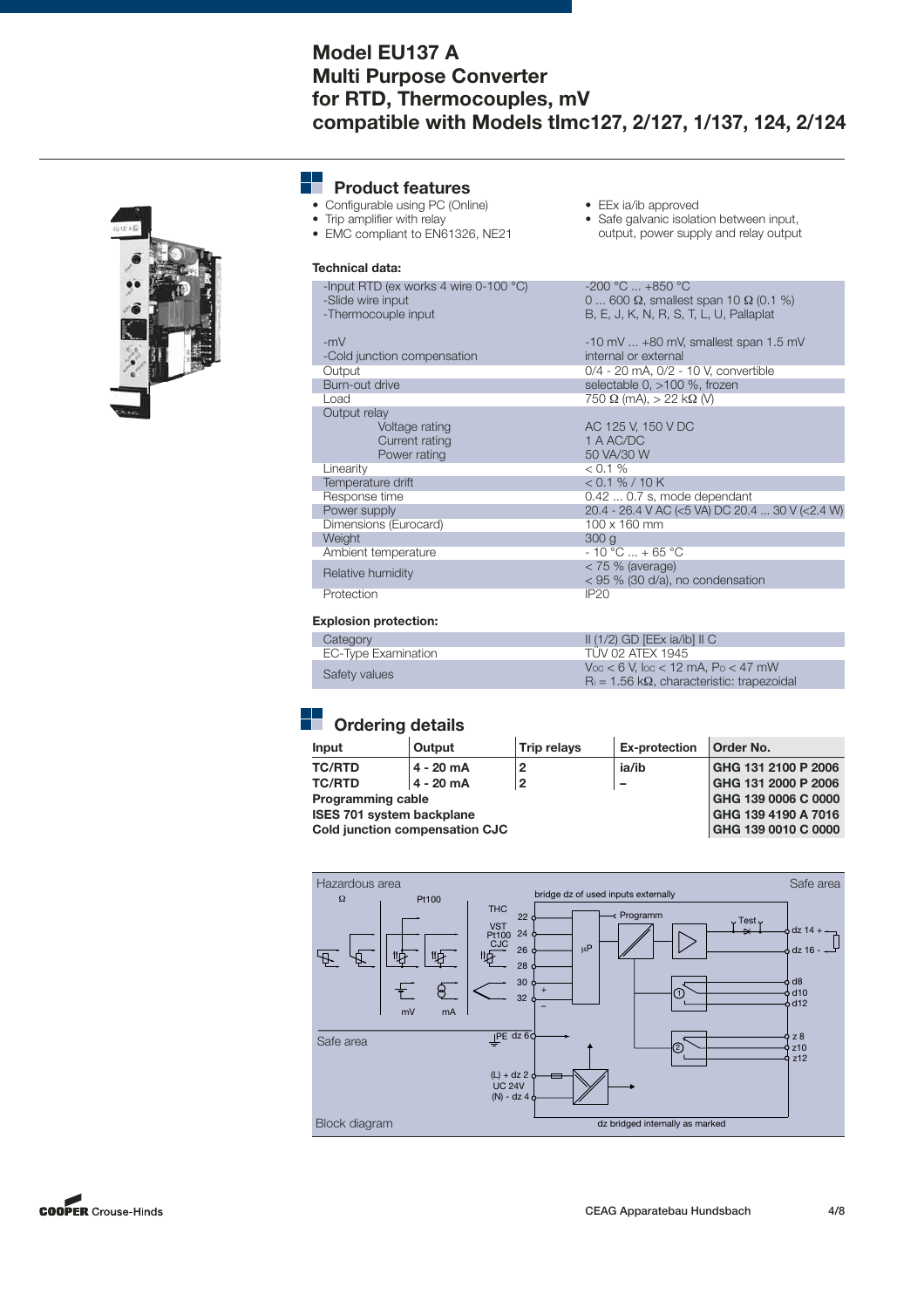## **Model 2/208 Trip Amplifier with 1-2 Trip Points compatible with Models cls 208, 208 E**



#### - 1 **Product features**

- Digital display
- Trip settings via front push buttons
- Self monitoring
- EMC to EN 61326 and NE21
- Safe galvanic separation between input, power supply and contacts • Line monitor

## **Technical data:**

| Input<br>Input impedance |                                                                                                         | $0/4 - 20$ mA, $(0/1 - 5)$ see operating instruction)<br>$50 \Omega$ (mA)<br>$10 k\Omega$ (V)                            |
|--------------------------|---------------------------------------------------------------------------------------------------------|--------------------------------------------------------------------------------------------------------------------------|
| Output                   |                                                                                                         |                                                                                                                          |
| Relay                    | Voltage rating<br>Current rating<br>Power rating<br>Mechanical life<br>Electrical life<br>Response time | 250 V AC / 150 V DC<br>1.25 A AC / DC<br>60 VA / 30 W<br>20 Mio. operations<br>0.5 Mio. operations<br>> 20 ms (variable) |
| Transistor               |                                                                                                         | 24 V max, 30 V DC / 100 mA                                                                                               |
|                          | Voltage drop                                                                                            | 2V                                                                                                                       |
|                          | Response time                                                                                           | $>$ 10 ms (variable)                                                                                                     |
| Temperature drift        |                                                                                                         | < 0.1 % / 10 K                                                                                                           |
| Power supply             |                                                                                                         | $20 - 26.4 V AC$<br>20 - 30 V DC                                                                                         |
| Power consumption        |                                                                                                         | 2 VA / 1.5 W                                                                                                             |
| Dimensions (Eurocard)    |                                                                                                         | 100 x 160 mm, 4 uw                                                                                                       |
| Weight                   |                                                                                                         | 300q                                                                                                                     |
| Ambient temperature      |                                                                                                         | $-10^{\circ}$ C $+60^{\circ}$ C                                                                                          |
| Relative humidity        |                                                                                                         | $<$ 75 % (average)<br>< 95 % (30 d/a), no condensation                                                                   |
|                          |                                                                                                         |                                                                                                                          |

# **Drdering details**

| Input         | Output              | <b>Trip relavs</b>                       | Order No.                                  |
|---------------|---------------------|------------------------------------------|--------------------------------------------|
| $0/4 - 20$ mA | 2 relavs            | 1 min./1 max.                            | GHG 137 2011 D 1016<br>GHG 137 2011 D 9016 |
| $0/4 - 20$ mA | 11 relay, 1 Trans.* | 1 min. / 1 max.<br>DIP switch selectable |                                            |

| <b>Description</b>               | Order No.           |
|----------------------------------|---------------------|
| <b>ISES 720 system backplane</b> | GHG 139 4090 A 7206 |



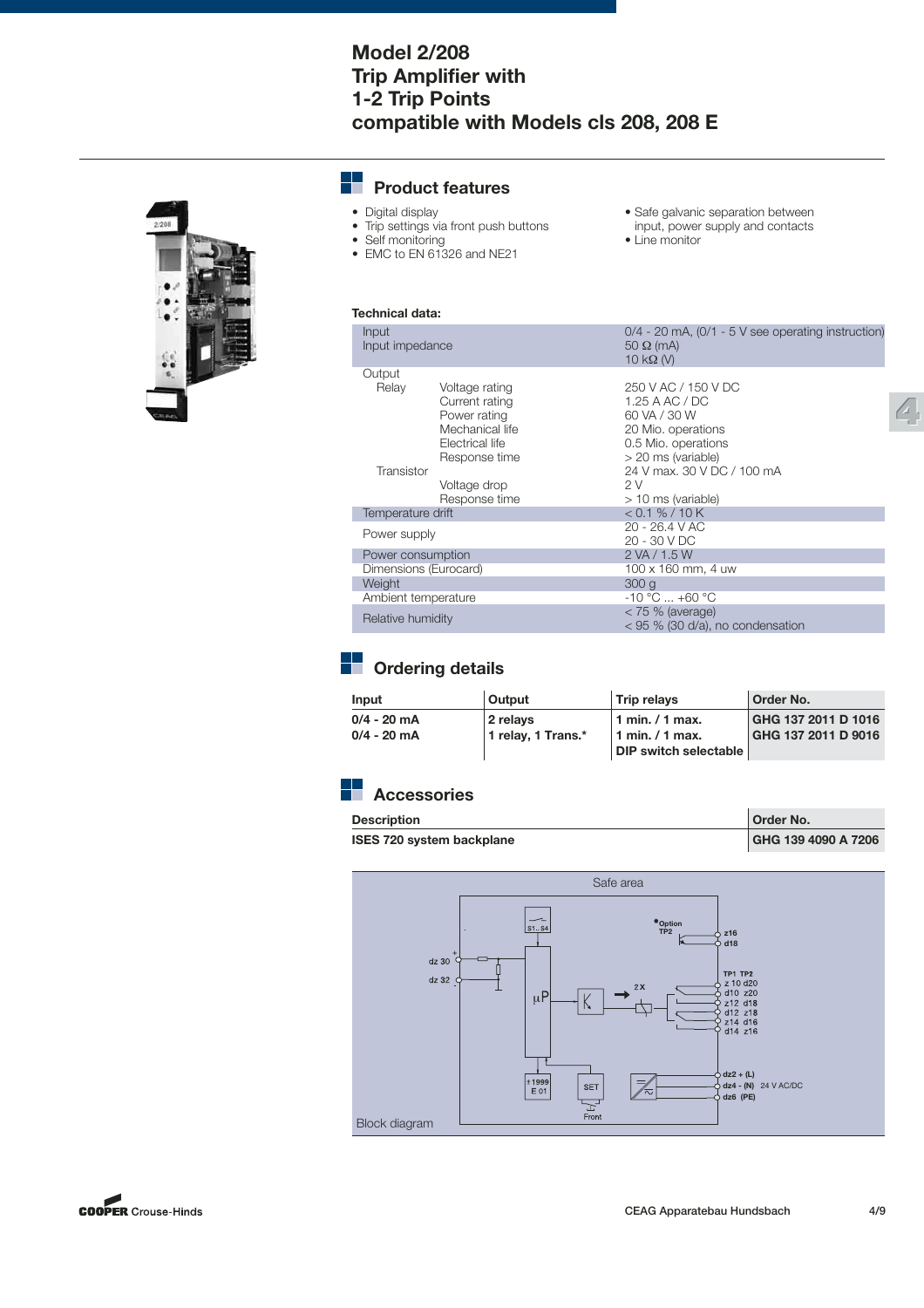## **Model 1/209 Trip Amplifier with 1-4 Trip Points**



#### --**Product features**

- Programmable 2 of 3 selection, ext. set points, gradients, ratios, min./max.-selection
- Digital display in engineering units • Self monitoring
- EMC to EN 61326 and NE21
- Safe galvanic isolation between input, power supply and contacts
- Line monitor

| Technical data:                                                                                                                                                             |                                                                                                                                                                                                       |
|-----------------------------------------------------------------------------------------------------------------------------------------------------------------------------|-------------------------------------------------------------------------------------------------------------------------------------------------------------------------------------------------------|
| Input<br>Input impedance                                                                                                                                                    | $0/4$ - 20 mA, $(0/1 - 5)$ v see operating instruction)<br>$25 \Omega$ (mA)<br>10 $k\Omega$ (V)                                                                                                       |
| Output<br>Relay                                                                                                                                                             |                                                                                                                                                                                                       |
| Voltage rating<br>Current rating<br>Power rating<br>Mechanical life<br>Electrical life<br>Response time<br>Transistor<br>Voltage drop<br>Response time<br>Temperature drift | 250 V AC / 150 V DC<br>2 A AC / DC<br>60 VA / 30 W<br>10 Mio. operations<br>0.5 Mio. operations<br>> 20 ms (variable)<br>24 V max, 30 V DC / 100 mA<br>2 V<br>> 10 ms (variable)<br>$< 0.1 \% / 10 K$ |
| Power supply                                                                                                                                                                | 18 - 26.4 V AC<br>18 - 30 V DC                                                                                                                                                                        |
| Power consumption                                                                                                                                                           | 2 VA / 1.5 W                                                                                                                                                                                          |
| Dimensions (Eurocard)                                                                                                                                                       | $100 \times 160$ mm, 4 uw                                                                                                                                                                             |
| Weight                                                                                                                                                                      | 300 <sub>g</sub>                                                                                                                                                                                      |
| Ambient temperature                                                                                                                                                         | $-10 °C$ $+60 °C$                                                                                                                                                                                     |
| Relative humidity                                                                                                                                                           | $<$ 75 % (average)<br>< 95 % (30 d/a), no condensation                                                                                                                                                |

# **Cordering details**

| Input                            | Output         | <b>Software</b>              | Order No.           |
|----------------------------------|----------------|------------------------------|---------------------|
| $1x \frac{0}{4} - 20$ mA         | 2 relavs       | 1 min. $/$ 1 max.            | GHG 137 2011 B1016  |
| $1x \frac{0}{4} - 20$ mA         | 2 rel. 2 Tran. | 1 min. $/$ 1 max.            | GHG 137 2011 B5016  |
| $4x \frac{0}{4} - 20 \text{ mA}$ | 4 relays       | 4 trip points *              | GHG 137 2041 B2066  |
| 4x 0/4 - 20 mA                   | 2 rel. 2 Tran. | 4 trip points, 4 digital I/O | GHG 137 2041 B5166  |
| soldered jumpers                 |                | * standard settings          |                     |
| <b>Programming cable</b>         |                |                              | GHG 139 0006 C 0000 |
| ISES 720 system backplane        |                |                              | GHG 139 4090 A 7206 |



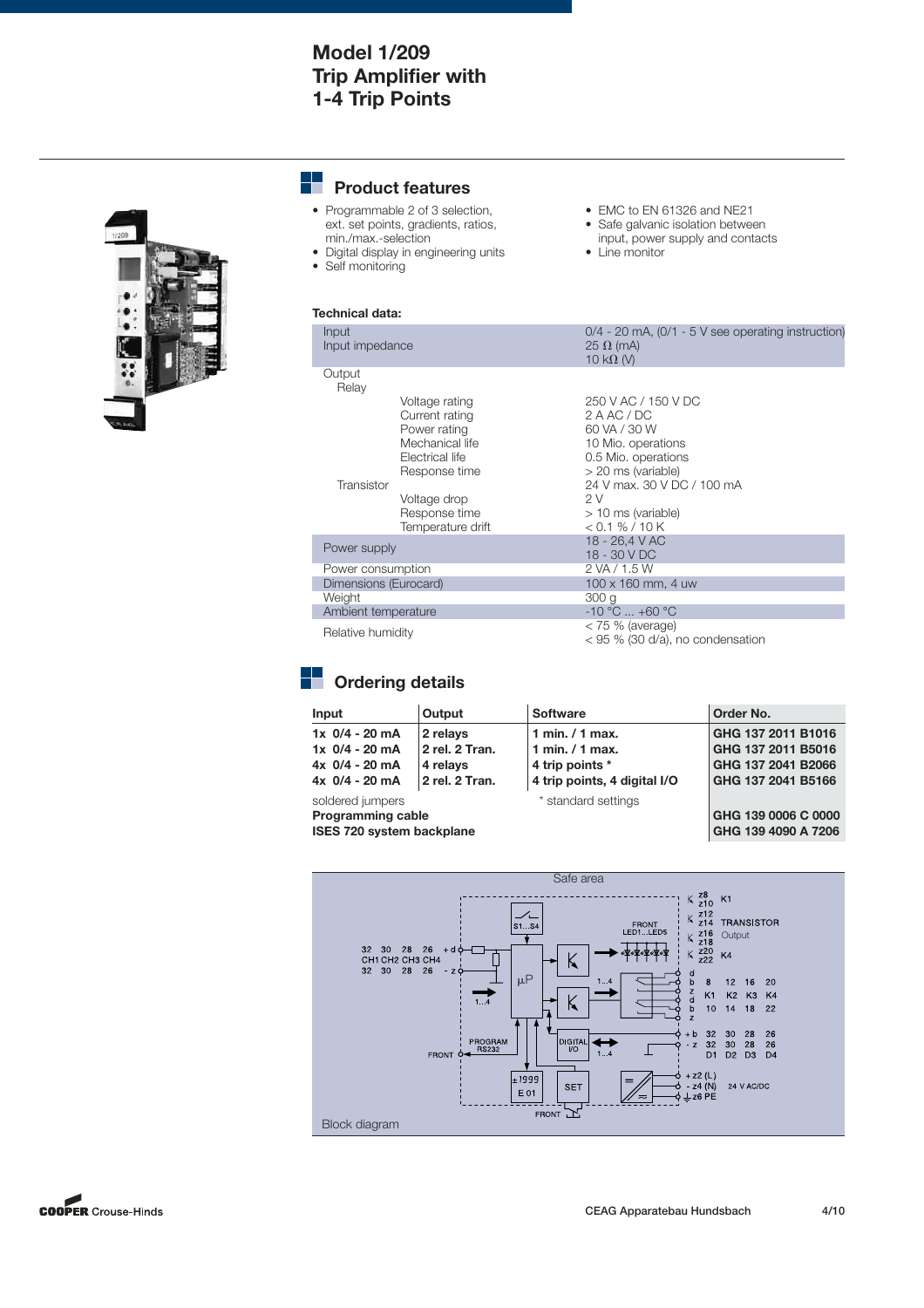## **Model 2/209 TÜV Approved Safety Trip Amplifier, 1-4 Trip Points**



 **SIL 3**

#### ÷ **Product features**

- Programmable (2 out of 3 selection, external set points, gradients, ratios, min./max.-selection)
- Digital display in engineering units, trip settings via front push-buttons • Self monitoring
- EMC to EN 61326 and NE21

## **Technical data:**

| Input<br>Input impedance                                                                                | $0/4$ - 20 mA, (0/1 - 5 V see operating instruction)<br>$50 \Omega$ (mA)<br>$10 k\Omega$ (V)                          |
|---------------------------------------------------------------------------------------------------------|-----------------------------------------------------------------------------------------------------------------------|
| Output<br>relay                                                                                         |                                                                                                                       |
| Voltage rating<br>Current rating<br>Power rating<br>Mechanical life<br>Electrical life<br>Response time | 250 V AC / 30 V DC<br>2 A AC / DC<br>500 VA / 60 W<br>50 Mio. operations<br>0.5 Mio. operations<br>> 20 ms (variable) |
| Temperature drift                                                                                       | < 0.1 % / 10 K                                                                                                        |
| Power supply                                                                                            | 18 - 26.4 V AC<br>18 - 30 V DC                                                                                        |
| Power consumption                                                                                       | 2.5 VA / 2 W                                                                                                          |
| Dimensions (Eurocard)<br>Weight                                                                         | 100 x 160 mm, 4 uw<br>300q                                                                                            |
| Ambient temperature                                                                                     | $-10 °C  +60 °C$                                                                                                      |
| Relative humidity                                                                                       | $< 75 %$ (average)<br>$<$ 95 % (30 d/a), no condensation                                                              |

• Safe galvanic isolation between input, power supply and contacts • Integrated line monitor

• Safety class 4 and 5 to DIN 19250

# **Cordering details**

| Input                                                                | <b>Output</b> | Software        | Order No.          |
|----------------------------------------------------------------------|---------------|-----------------|--------------------|
| $4x \text{ A } 0/4 - 20 \text{ mA}$ 4 relays<br>$4x$ B $0/4 - 20$ mA |               | 4 trip points * | GHG 137 2041 C4046 |
|                                                                      |               |                 |                    |

soldered jumpers  $*$  standard settings

| <b>Description</b>       | Order No.           |
|--------------------------|---------------------|
| <b>Programming cable</b> | GHG 139 0006 C 0000 |



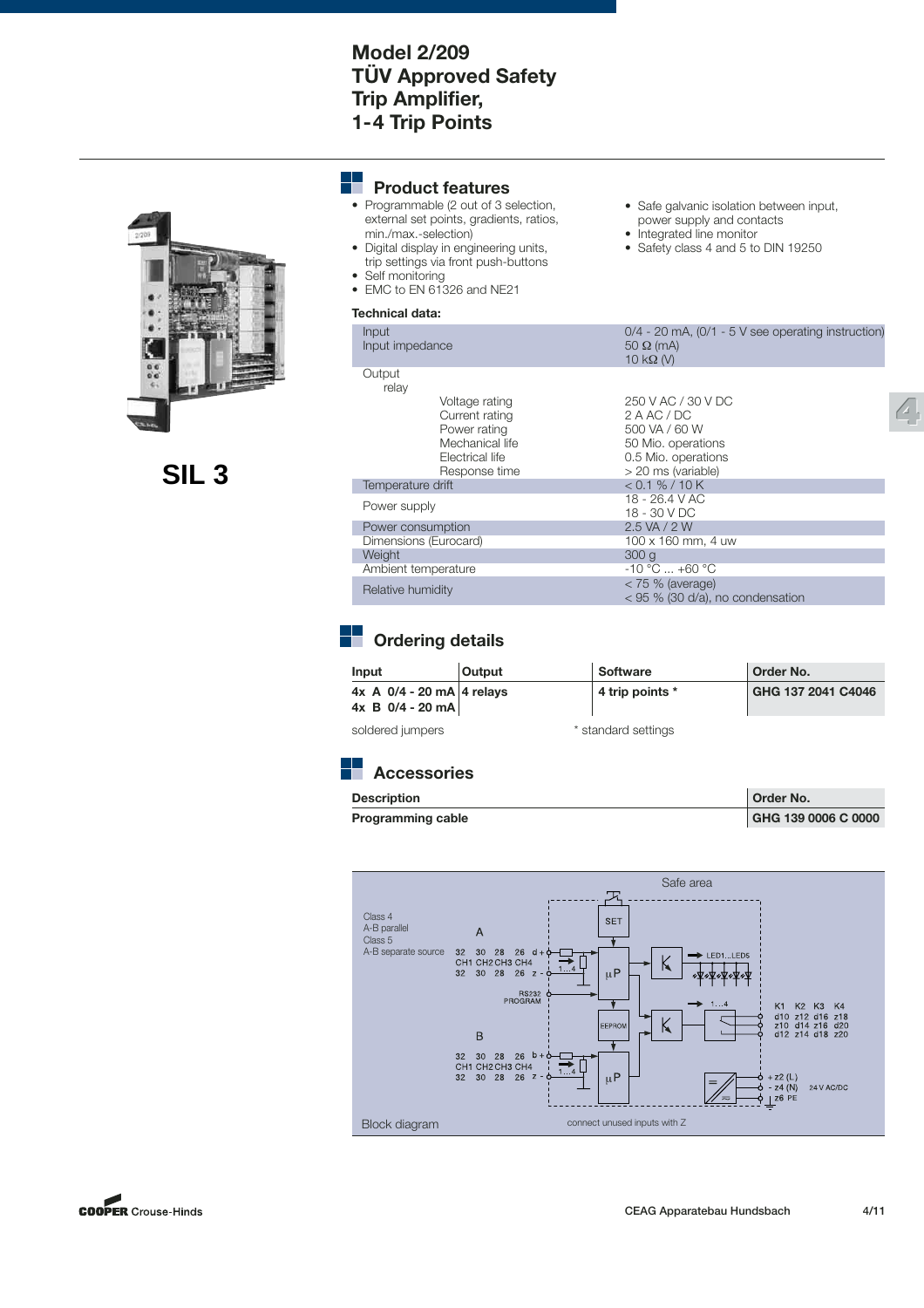## **Model EU303 Analog Output Loop Powered compatible with Model cmc 303**

# 

#### 22 **Product features**

- Supplies 4 20 mA in hazardous areas
- (I/P converters, indicators, positioners) • Safe galvanic isolation between
- input and output
- Short circuit protected outputs

## **Technical data:**

| Loop supply to $EEx$ ( $V_{\infty}$ 12.6 V) | $5.4 V + 0.02 x$ load                                  |
|---------------------------------------------|--------------------------------------------------------|
| Loop supply to $EEx$ ( $V_{\infty}$ 16.8 V) | $5.4 V + 0.02 x$ load                                  |
| Loop supply to EEx ( $V_{\infty}$ 25.2 V)   | $8.4 V + 0.02 x$ load                                  |
| Linearity                                   | $< 0.1 \%$                                             |
| Temperature drift                           | $< 0.1 \% / 10 K$                                      |
| Dimensions (Eurocard)                       | 100 x 160 mm, 4 uw                                     |
| Weight                                      | 300q                                                   |
| Ambient temperature                         | $-20 °C  + 65 °C$                                      |
| Relative humidity                           | $<$ 75 % (average)<br>< 95 % (30 d/a), no condensation |

• EMC to EN 61326 and NE21

• EEx ia/ib approved

## **Explosion protection:**

| Category            | $II(1)$ G [EEx ia/ib] $II$ C                                                                          |
|---------------------|-------------------------------------------------------------------------------------------------------|
| EC-Type Examination | TÜV 99 ATFX 1516                                                                                      |
| Safety values       | $V_{\rm OC}$ < 25.2 V. Isc < 93.3 mA, Po < 588 mW<br>$V_{\rm OC}$ < 16.8 V, Isc < 141 mA, Po < 594 mW |
|                     | $V_{\rm OC}$ < 12.6 V, Isc < 106 mA, Po < 334 mW                                                      |

# **Drdering details**

| <b>Type</b>  | <b>Channels</b> | <b>Ex-protection</b>               | Order No.        |
|--------------|-----------------|------------------------------------|------------------|
| <b>EU303</b> |                 | $ $ ia/ib V <sub>oc</sub> < 25.2 V | EU303A-U02AAC220 |
| <b>EU303</b> | 2               | $ ia/b V_{oc}$ < 16.8 V            | EU303A-U02AAC520 |
| <b>EU303</b> | $\overline{2}$  | $ $ ia/ib V <sub>oc</sub> < 12.6 V | EU303A-U02AAC420 |
|              |                 |                                    |                  |



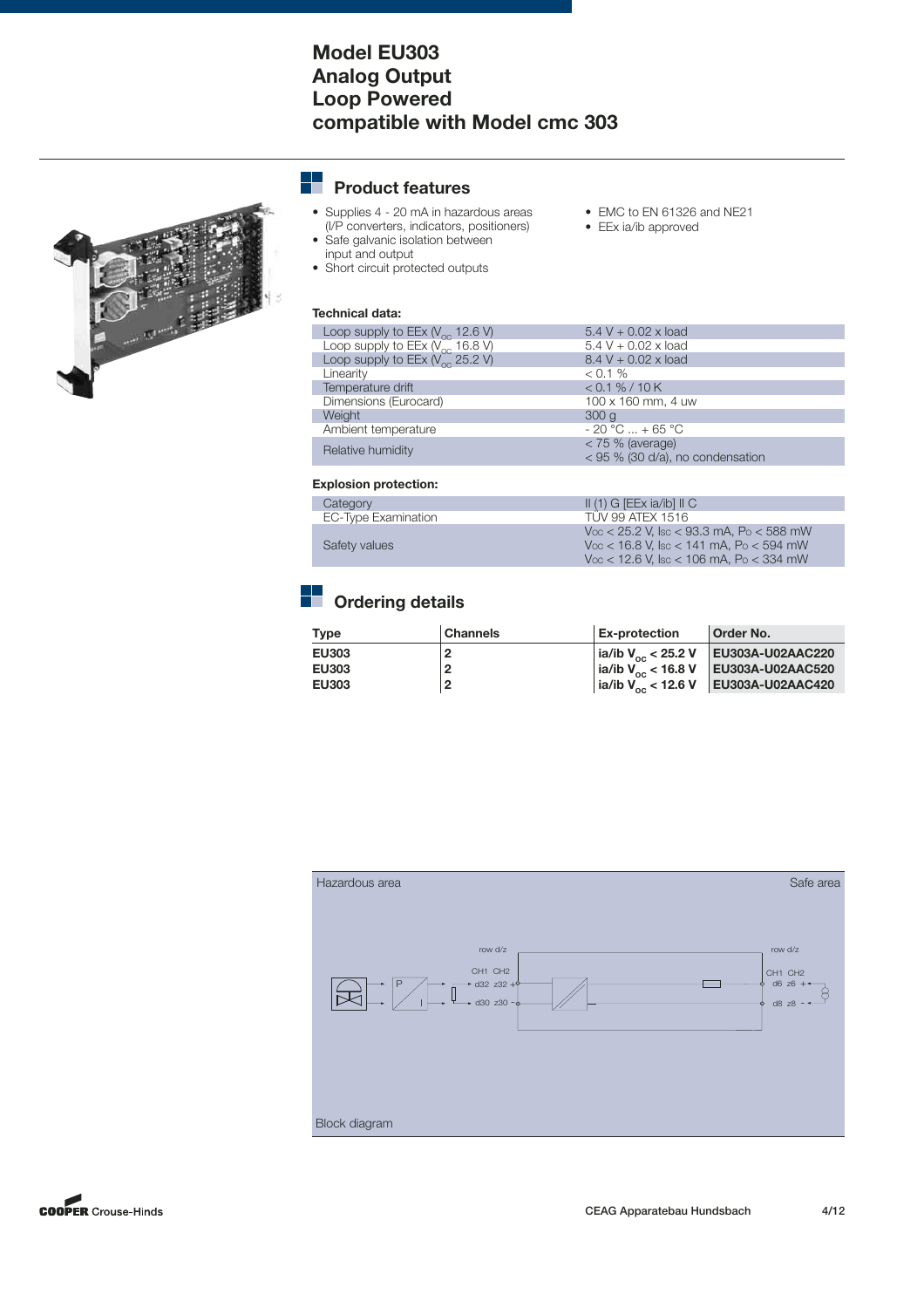## **Model 6/304 Analog Output HART compatible with Models 4/304, 2/304, cmc 304**



#### ÷. **Product features**

- Analog output for 4 20 mA Signals (I/P converter, displays, positioners)
- Short circuit protected outputs
- EEx ia/ib approved
- EMC to EN 61326 and NE21
- Safe galvanic isolation between input, output and power supply
- HART Communication for field devices of all majors brands

| Technical data:       |                                                        |
|-----------------------|--------------------------------------------------------|
| Input impedance       | dγn. 250 Ω, static 50 Ω, 300 Ω on power failure        |
| Load                  | $750 \Omega$                                           |
| Linearity             | $< 0.1 \%$                                             |
| Temperature drift     | $< 0.1 \% / 10 K$                                      |
| Response time         | 22 ms (10 - 90 %)                                      |
| Power supply          | 20 - 26.4 V AC<br>20 - 30 V DC                         |
| Power consumption     |                                                        |
| 1 channel             | 22 VA / 1.4 W                                          |
| 2 channels            | 4 VA / 2.6 W                                           |
| Dimensions (Eurocard) | $100 \times 160$ mm, 4 uw                              |
| Weight                | 250q                                                   |
| Ambient temperature   | $-20$ °C $+70$ °C (60 °C Ex)                           |
| Relative humidity     | $< 75 %$ (average)<br>< 95 % (30 d/a), no condensation |

## **Explosion protection:**

| Category            | $II(1)$ G [EEx ia] IIC                          |
|---------------------|-------------------------------------------------|
| EC-Type Examination | TUV 98 ATEX 1278 X                              |
| Safety values       | $V_{\rm OC}$ < 27.3 V, Isc < 93 mA, Po < 635 mW |

# **Cordering details**

| Type  | Input/Output  | <b>Channels</b> | Ex-protection   Order No. |                     |
|-------|---------------|-----------------|---------------------------|---------------------|
| 6/304 | $0/4 - 20$ mA |                 | ia/ib                     | GHG 125 2311 L 1306 |
| 6/304 | $0/4 - 20$ mA |                 | ia/ib                     | GHG 125 2321 L 1306 |
| 6/304 | $0/4 - 20$ mA |                 | $\overline{\phantom{0}}$  | GHG 125 2011 L 1306 |
| 6/304 | $0/4 - 20$ mA | 2               | $\overline{\phantom{0}}$  | GHG 125 2021 L 1306 |
|       |               |                 |                           |                     |

# **Accessories**

| <b>Type</b>                      | Order No.           |
|----------------------------------|---------------------|
| <b>ISES 701 System Backplane</b> | GHG 139 4190 A 7016 |



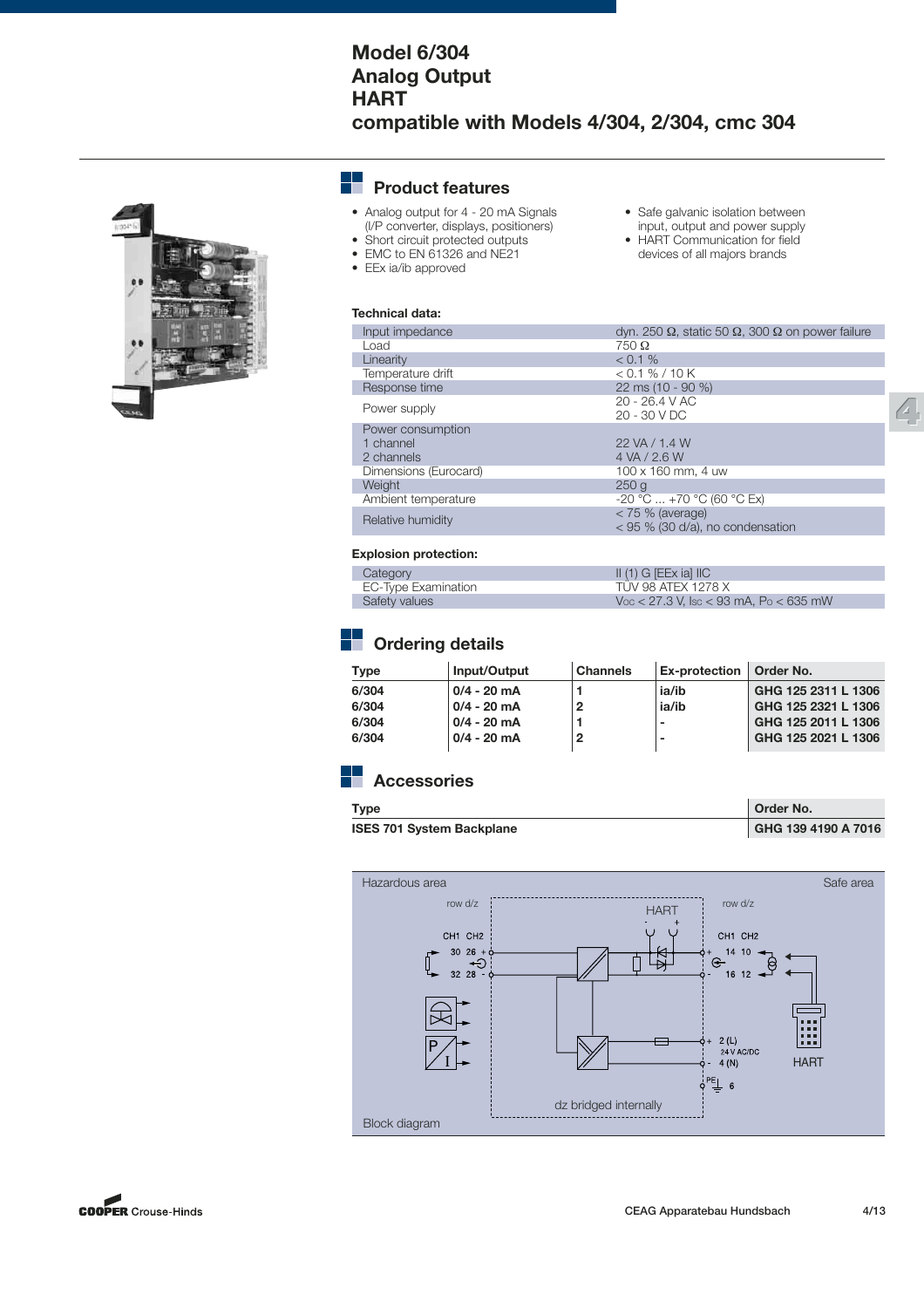## **Model EU334 Output Isolator with Level Shift Option compatible with Models 6/304, 4/304, 2/304, cmc 304**

#### ┶ **Product features**

- Output isolator for 0/4 20 mA (I/P converter, displays, valve positioners)
	- Short circuit protected outputs
- EMC compliant to EN 61326, NE21
- EEx ia/ib approved
- Safe galvanic isolation between input and output
- Live-Zero-converter (plugable)
- **Technical data:** Input resistance 25 Ω<br>I oad 600 Ω  $\text{Load}$  600  $\Omega$ Linearity  $\leq 0.1 \%$ Temperature drift<br>Response time Emperature drift<br>  $\leq 0.1\%$  / 10 K<br>
Response time  $100 \text{ ms } (10 - 90\%)$ <br>
Power supply  $20 - 26.4 \text{ V AC}$ Power supply 20 - 26.4 V AC 20 - 30 V DC Power consumption 1 channel 2.3 VA / 1.4 W<br>2.3 VA / 2.6 W<br>2 channels 2.4 VA / 2.6 W 4 VA / 2.6 W<br>100 x 160 mm, 4 uw Dimensions (Eurocard) 100 x 160 mm, 4 uww. 4 uww. 4 uww. 4 uww. 4 uww. 4 uww. 4 uww. 4 uww. 4 uww. 4 uww. 4 uww. 4 uww. 4 uww. 4 uww. 4 uww. 4 uww. 4 uww. 4 uww. 4 uww. 4 uww. 4 uww. 4 uww. 4 uww. 4 uww. 4 uww. 4 uww. 4 uw Weight Ambient temperature  $-20\degree C... + 70\degree C$  (60 °C Ex)<br>  $< 75\%$  (average) Relative humidity<br>  $\langle 75 \rangle$  (average)<br>  $\langle 95 \rangle$  (30 d/a), no condensation

#### **Explosion protection:**

| Category            | $\parallel$ (1/2) G D [EEx ia/ib] $\parallel$ C |
|---------------------|-------------------------------------------------|
| EC-Type Examination | PTB 02 ATEX 2175 X                              |
| Safety values       | $V_{\rm OC}$ < 27.3 V, Isc < 93 mA, Po < 635 mW |

# **Cordering details**

| <b>Type</b>  | Input/Output   | <b>Channels</b> | <b>Ex-protection</b>     | Order No.           |
|--------------|----------------|-----------------|--------------------------|---------------------|
| <b>EU334</b> | $0/4 - 20$ mA  |                 | ia/ib                    | GHG 125 2311 M 1306 |
| <b>EU334</b> | $0/4 - 20$ mA  | 2               | ia/ib                    | GHG 125 2321 M 1306 |
| <b>EU334</b> | $10/4 - 20$ mA |                 | $\overline{\phantom{a}}$ | GHG 125 2011 M 1306 |
| <b>EU334</b> | $10/4 - 20$ mA | 2               | -                        | GHG 125 2021 M 1306 |
|              |                |                 |                          |                     |

Level shifting 0 - 20 mA to 4 - 20 mA via jumper

Voltage input available via solder jumper (5 V, 10 V)





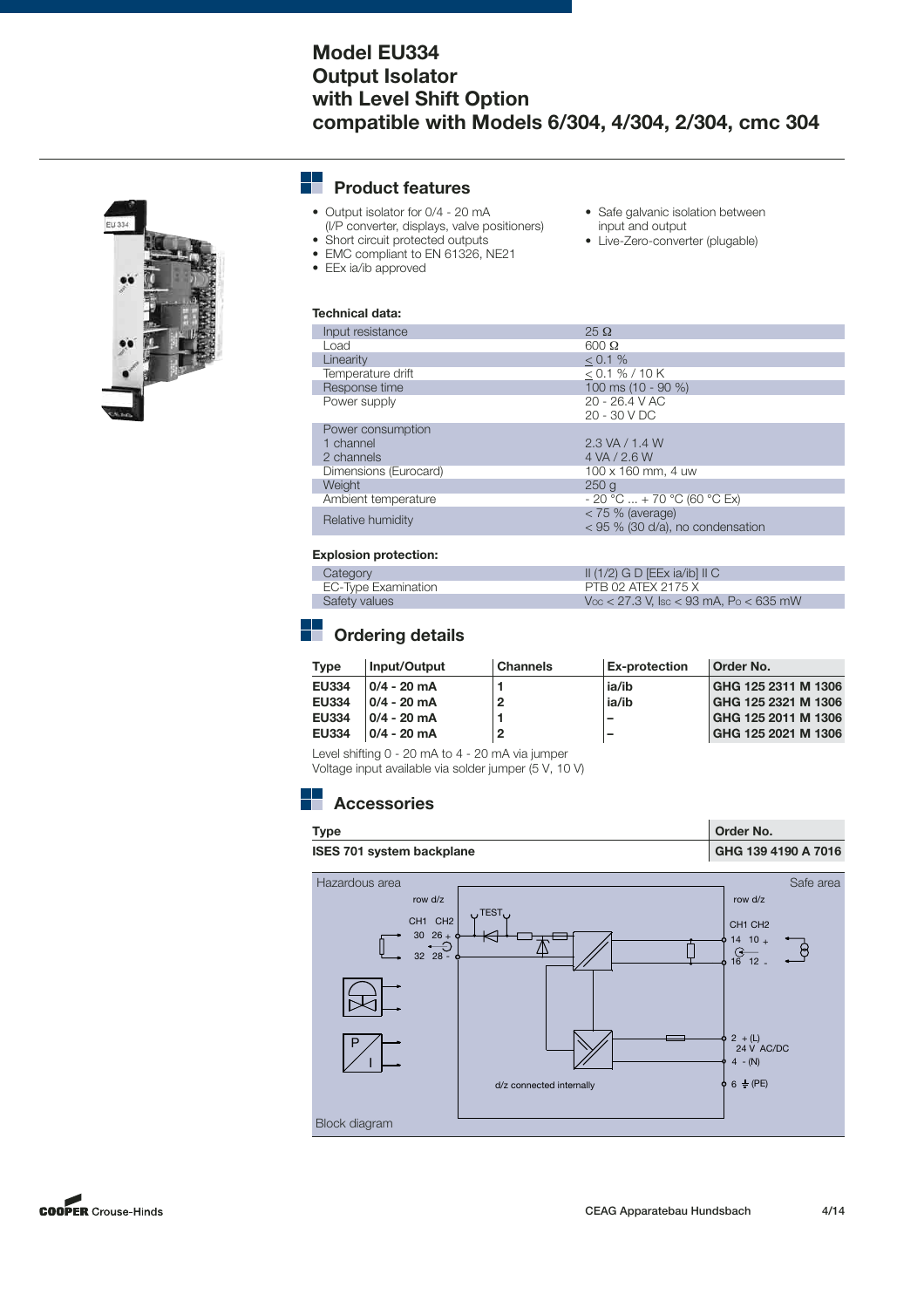## **Model EU420 Transmitter Power Supply, Input Isolator HART compatible with Models 419, 2/419, 420, 2/420, 3/420, 4/420**



#### --**Product features**

• Supplies 2-wire (4 - 20 mA) transmitter in the hazardous area • EMC to EN 61326 and NE21 • EEx ia/ib approved

## **Technical data:**

| Field device power supply<br>input isolator | 15.5 V at 20 mA (Voc 27 V)<br>14.5 V at 20 mA (Voc 24 V)             |
|---------------------------------------------|----------------------------------------------------------------------|
| Input impedance (input isolator)            | 150 $\Omega$ , dyn. 250 $\Omega$ (HART)                              |
| Load                                        | < 750 $\Omega$ , at HART/FSK < 500 $\Omega$                          |
| Response time                               | $<$ 22 ms (10 - 90 %)                                                |
| <b>HART</b> communication                   | across load or<br>front connector                                    |
| Linearity                                   | $0.2\%$                                                              |
| Temperature drift                           | < 0.2 % / 10 K                                                       |
| Power supply                                | DC 20-30 V ( $<$ 4.5 W 2-channel)<br>AC 20-26.4 V (< 3 VA / channel) |
| Dimensions (Eurocard)                       | 100 x 160 mm, 4 uw                                                   |
| Weight                                      | 300q                                                                 |
| Ambient temperature                         | $-20 °C  + 60 °C$                                                    |
| Relative humidity                           | $<$ 75 % (average)<br>$<$ 95 % (30 d/a), no condensation             |
| <b>Explosion protection:</b>                |                                                                      |
| Category                                    | $\parallel$ (1/2) GD [EEx ia/ib] $\parallel$ C/B                     |
| EC-Type Examination                         | TUV 02 ATEX 1937 X                                                   |
|                                             | $V_{\rm OC}$ < 27 V, Isc < 92 mA, Po < 620 mW                        |

• Safe galvanic separation between input, output and power supply • HART Communication for field devices of all major brands • Test connector HART/mA

 $Voc < 5$  V,  $\text{lsc} < 50$  mA,  $\text{Po} < 62$  mW (Isolator)

Safety values VOC < 24 V, ISC < 82 mA, PO < 490 mW

## **Drdering details**

| <b>Type</b>  | <b>Ex-protection</b>                                                                                                                                                                                                                                                                                           | <b>Channels</b> | <b>HART</b> | Order No.           |
|--------------|----------------------------------------------------------------------------------------------------------------------------------------------------------------------------------------------------------------------------------------------------------------------------------------------------------------|-----------------|-------------|---------------------|
| <b>EU420</b> | ia/ib $\sqrt{v}$ < 27 V, $\sqrt{v}$ sc < 92 mA                                                                                                                                                                                                                                                                 |                 | X           | GHG 124 2111 H 3206 |
| <b>EU420</b> | ia/ib $\sqrt{2}$ $\sqrt{2}$ $\sqrt{2}$ $\sqrt{2}$ $\sqrt{2}$ $\sqrt{2}$ $\sqrt{2}$ $\sqrt{2}$ $\sqrt{2}$ $\sqrt{2}$ $\sqrt{2}$ $\sqrt{2}$ $\sqrt{2}$ $\sqrt{2}$ $\sqrt{2}$ $\sqrt{2}$ $\sqrt{2}$ $\sqrt{2}$ $\sqrt{2}$ $\sqrt{2}$ $\sqrt{2}$ $\sqrt{2}$ $\sqrt{2}$ $\sqrt{2}$ $\sqrt{2}$ $\sqrt{2}$ $\sqrt{2}$ |                 | X           | GHG 124 2411 H 3206 |
| <b>EU420</b> |                                                                                                                                                                                                                                                                                                                |                 | X           | GHG 124 2011 H 3206 |
| <b>EU420</b> | ia/ib $\sqrt{v}$ < 27 V, $\sqrt{v}$ sc < 92 mA                                                                                                                                                                                                                                                                 | 2               | X           | GHG 124 2121 H 3206 |
| <b>EU420</b> | ia/ib $\sqrt{v}$ < 24 $\sqrt{v}$ , Isc < 82 mA                                                                                                                                                                                                                                                                 | 2               | X           | GHG 124 2421 H 3206 |
| <b>EU420</b> | -                                                                                                                                                                                                                                                                                                              | 2               | X           | GHG 124 2021 H 3206 |
| <b>EU420</b> | ia/ib $\sqrt{v}$ < 27 V, $\sqrt{v}$ sc < 92 mA                                                                                                                                                                                                                                                                 |                 |             | GHG 124 2111 H 1006 |
| <b>EU420</b> | ia/ib $\sqrt{2}$ $\sqrt{2}$ $\sqrt{2}$ $\sqrt{2}$ $\sqrt{2}$ $\sqrt{2}$ $\sqrt{2}$ $\sqrt{2}$ $\sqrt{2}$ $\sqrt{2}$ $\sqrt{2}$ $\sqrt{2}$ $\sqrt{2}$ $\sqrt{2}$ $\sqrt{2}$ $\sqrt{2}$ $\sqrt{2}$ $\sqrt{2}$ $\sqrt{2}$ $\sqrt{2}$ $\sqrt{2}$ $\sqrt{2}$ $\sqrt{2}$ $\sqrt{2}$ $\sqrt{2}$ $\sqrt{2}$ $\sqrt{2}$ |                 |             | GHG 124 2411 H 1006 |
| <b>EU420</b> |                                                                                                                                                                                                                                                                                                                |                 |             | GHG 124 2011 H 1006 |
| <b>EU420</b> | ia/ib $\sqrt{v}$ < 27 V, $\sqrt{v}$ sc < 92 mA                                                                                                                                                                                                                                                                 | 2               |             | GHG 124 2121 H 1006 |
| <b>EU420</b> | ia/ib $\sqrt{2}$ $\sqrt{2}$ $\sqrt{2}$ $\sqrt{2}$ $\sqrt{2}$ $\sqrt{2}$ $\sqrt{2}$ $\sqrt{2}$ $\sqrt{2}$ $\sqrt{2}$ $\sqrt{2}$ $\sqrt{2}$ $\sqrt{2}$ $\sqrt{2}$ $\sqrt{2}$ $\sqrt{2}$ $\sqrt{2}$ $\sqrt{2}$ $\sqrt{2}$ $\sqrt{2}$ $\sqrt{2}$ $\sqrt{2}$ $\sqrt{2}$ $\sqrt{2}$ $\sqrt{2}$ $\sqrt{2}$ $\sqrt{2}$ | 2               | -           | GHG 124 2421 H 1006 |
| <b>EU420</b> |                                                                                                                                                                                                                                                                                                                | 2               |             | GHG 124 2021 H 1006 |
| Access.      | <b>ISES 701 system backplane</b>                                                                                                                                                                                                                                                                               |                 |             | GHG 139 4190 A 7016 |



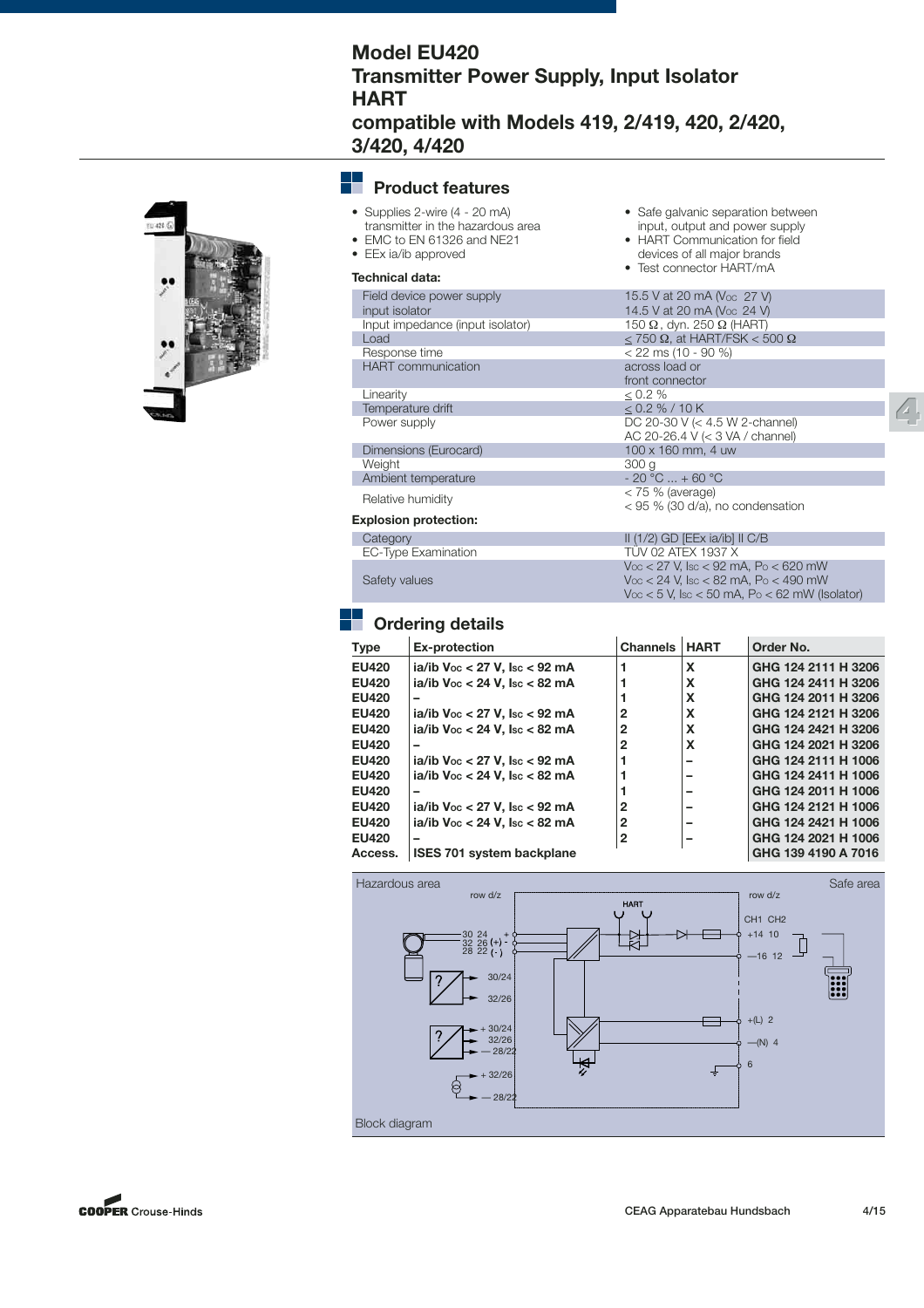## **Model 3/422 Transmitter Power Supply, Trip Amplifier Input Isolator HART compatible with Models sls 422, 2/422**

## **Product features**

- Supplies 2- or 3-wire (4 20 mA)
- $\frac{1}{x}$  transmitter in the hazardous area • Trip monitoring with 2 relays
- LCD
- Short circuit protected outputs

#### **Technical data:**

- EMC to EN 61326 and NE21
- EEx ia/ib approved
- Safe galvanic isolation between input, output, power supply and contacts

|                   | Field device power supply                           |                         | 17 V at 20 mA (Uz 28 V)<br>15 V at 20 mA (Uz 24 V)     |
|-------------------|-----------------------------------------------------|-------------------------|--------------------------------------------------------|
|                   | Input resistor for externally powered field devices |                         | 150 $\Omega$ , dyn. 250 $\Omega$                       |
|                   | Load                                                |                         | $750 \Omega$ (mA)                                      |
|                   | Burn out monitor                                    |                         | $<$ 3.6 mA, $>$ 21 mA                                  |
|                   | Relay                                               | Voltage rating          | 250 V AC / 150 V DC                                    |
|                   |                                                     | Current rating          | $1.2$ A AC / DC                                        |
|                   |                                                     | Power rating            | 60 VA / 30 W                                           |
|                   |                                                     | Service life/operations | 10 Mio. mech./0.5 Mio. elect.                          |
|                   |                                                     | Response time           | 20 ms (relay)                                          |
|                   | Response time                                       |                         | 22 ms (10-90 %)                                        |
|                   | Linearity                                           |                         | < 0.2 %                                                |
|                   | Temperature drift                                   |                         | < 0.2 % / 10 K                                         |
|                   | Power supply                                        |                         | 20 - 30 V DC / 20 - 26.4 V AC                          |
|                   | Power consumption                                   |                         | 5.3 VA / 3.6 W                                         |
|                   | Dimensions (Eurocard)                               |                         | $100 \times 160$ mm, 4 uw                              |
|                   | Weight                                              |                         | 300 <sub>g</sub>                                       |
|                   | Ambient temperature                                 |                         | $-20$ °C $+70$ °C (60 °C Ex)                           |
| Relative humidity |                                                     |                         | $<$ 75 % (average)<br>< 95 % (30 d/a), no condensation |
|                   | Evalonian protootion:                               |                         |                                                        |

#### **Explosion protection:**

| Category            | $II(1)$ GD [EEx ia] IIC                                |
|---------------------|--------------------------------------------------------|
| EC-Type Examination | TUV 98 ATFX 1373 X                                     |
|                     | $V_{\rm OC}$ < 27.1 V, Isc < 93 mA, Po < 630 mW        |
| Safety values       | $V_{\rm OC}$ < 24 V, Isc < 74 mA, Po < 444 mW          |
|                     | $V_{\rm OC}$ < 5 V, Isc < 50 mA, Po < 62 mW (Isolator) |

## **Drawing details**

| <b>Type</b> | Input | <b>Output</b>                                                              | <b>Trip points</b>    | Ex ia/ib   | $Voc/V$ $\vert$ sc/mA | Order No.                                  |
|-------------|-------|----------------------------------------------------------------------------|-----------------------|------------|-----------------------|--------------------------------------------|
|             |       | $3/422 - 1$ 0/4 - 20 mA 0/4 - 20 mA<br>$3/422 - 4$ 0/4 - 20 mA 0/4 - 20 mA | 12 relavs<br>2 relays | 27.1<br>24 | 93<br>74              | GHG 124 2121 G 1116<br>GHG 124 2421 G 1116 |
|             |       |                                                                            |                       |            |                       |                                            |

Standard setting 1 min., 1 max. line monitor affects both relays, 2/422 compatibility

| $3/422 - 1$ 0/4 - 20 mA 0/4 - 20 mA 2 relays<br>3/422-4 $ 0/4 - 20 \text{ mA} 0/4 - 20 \text{ mA}$ 2 relays 24 74 | $27.1$ 93 | GHG 124 2121 G 1216<br>GHG 124 2421 G 1216 |
|-------------------------------------------------------------------------------------------------------------------|-----------|--------------------------------------------|
|                                                                                                                   |           |                                            |

Standard setting 1 min., 1 max. line monitor affects both relays, sls 422 compatibility



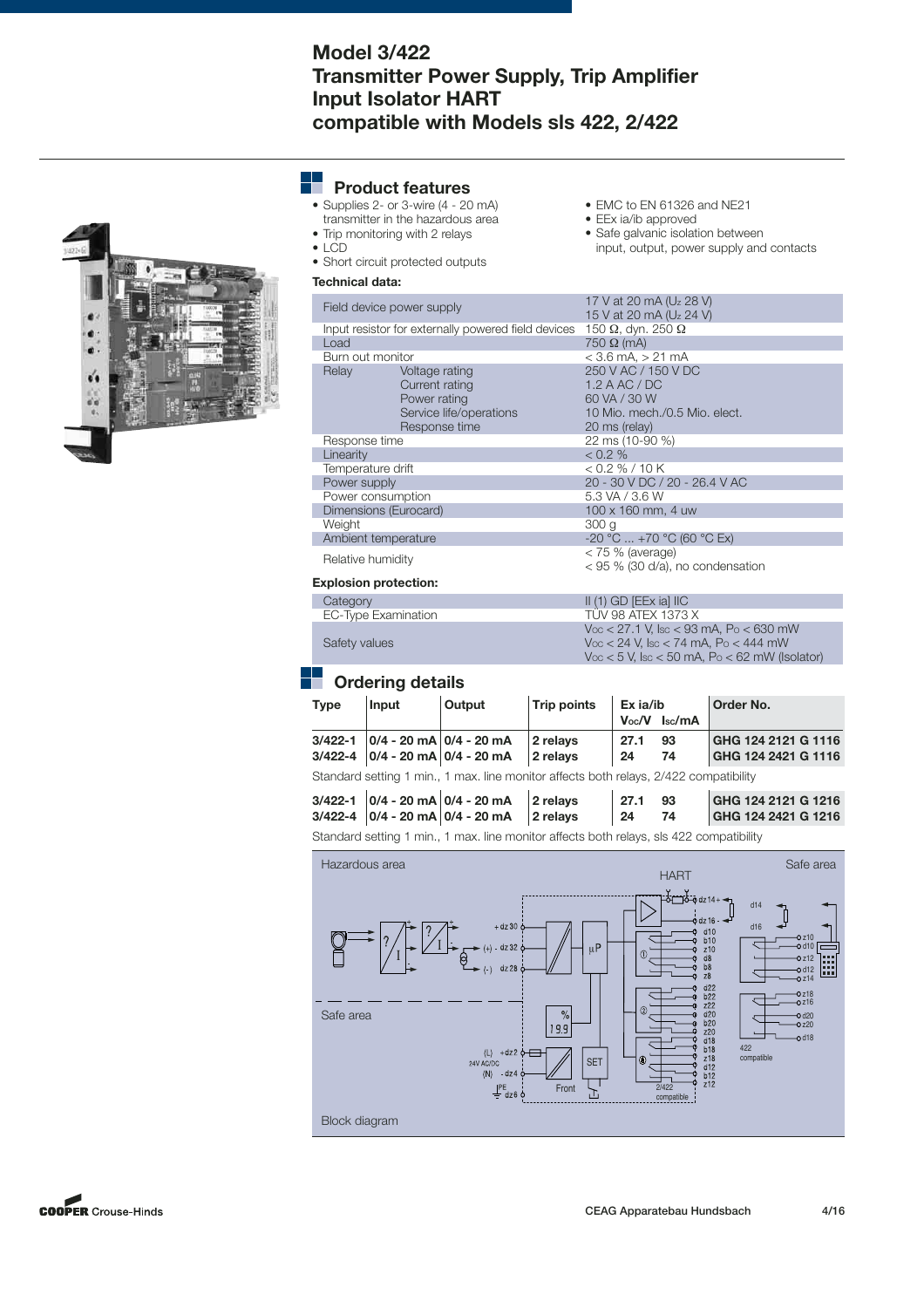## **Model 2/918 Multi Channel Switch Amplifier 2 Contacts per Channel compatible with Model STR 918**



- 4 signal isolators on one Eurocard<br>• Input circuits suitable for mechanic
- Input circuits suitable for mechanical contacts, two-wire proximity switches acc. to DIN 19234 or NAMUR or for opto-electronic switches
- Individual internal inversion of the mode of operation
- Individual switching-off of line break monitor for each channel possible
- Indication of relay switching state by means of LED on the front panel
- Galvanic isolation between the input circuits, the relay contacts and the power supply

**Order No.** 

• EMC to EN 61326 and NE21

#### **Technical data:**

| Input                | max. 4 proximity switches DIN 19234                                                  |
|----------------------|--------------------------------------------------------------------------------------|
| Output               |                                                                                      |
| Output relay         | max. 4 relays with twin contacts, optional<br>configuration as make or break contact |
| Voltage rating       | max, 250 V AC / 30 V DC                                                              |
| Current rating       | 2 A                                                                                  |
| Power rating         | 120 VA (AC)/60 W (DC)                                                                |
| Mechanical life      | 10 Mio. operations                                                                   |
| Max. input frequency | 20 Hz relay limit                                                                    |
| Phase reversal       | via jumpers                                                                          |
| Power supply         | 20.4 V bis 30 V DC                                                                   |
| Power consumption    | 1 W (2-channel)/1.8 W (4-channel)                                                    |
| Ambient temperature  | $-20 °C$ to $+60 °C$                                                                 |
| Climatic conditions  | 3K3 acc. to EN 60721-3                                                               |
| Weight               | approx. 140 g                                                                        |
| Protection           | IP 20                                                                                |
|                      |                                                                                      |

#### **Explosion protection:**

| Category            | $II(1)$ GD [EEx ia/ib] $II$ C                                                                                            |
|---------------------|--------------------------------------------------------------------------------------------------------------------------|
| EC-Type Examination | TUV 99 ATEX 1483 X                                                                                                       |
| Safety values       | 4 channel: $V_{\rm OC}$ < 13.3 V, Isc < 48 mA, Po < 150 mW<br>2 channel: $V_{\rm OC}$ < 13.3 V, Isc < 32 mA, Po < 100 mW |

# **Cordering details**

| Tvpe                                           | <b>Channels</b> | Order No.          |
|------------------------------------------------|-----------------|--------------------|
| 2/918 multiple switch amplifier 918 compatible |                 | GHG 122 2121 E1009 |
| 2/918 multiple switch amplifier 918 compatible | -4              | GHG 122 2141 E1009 |

## **Accessories**

| ٧<br>۰. |
|---------|

**ISES 711 system backplane GHG 139 4190 A 7116** 





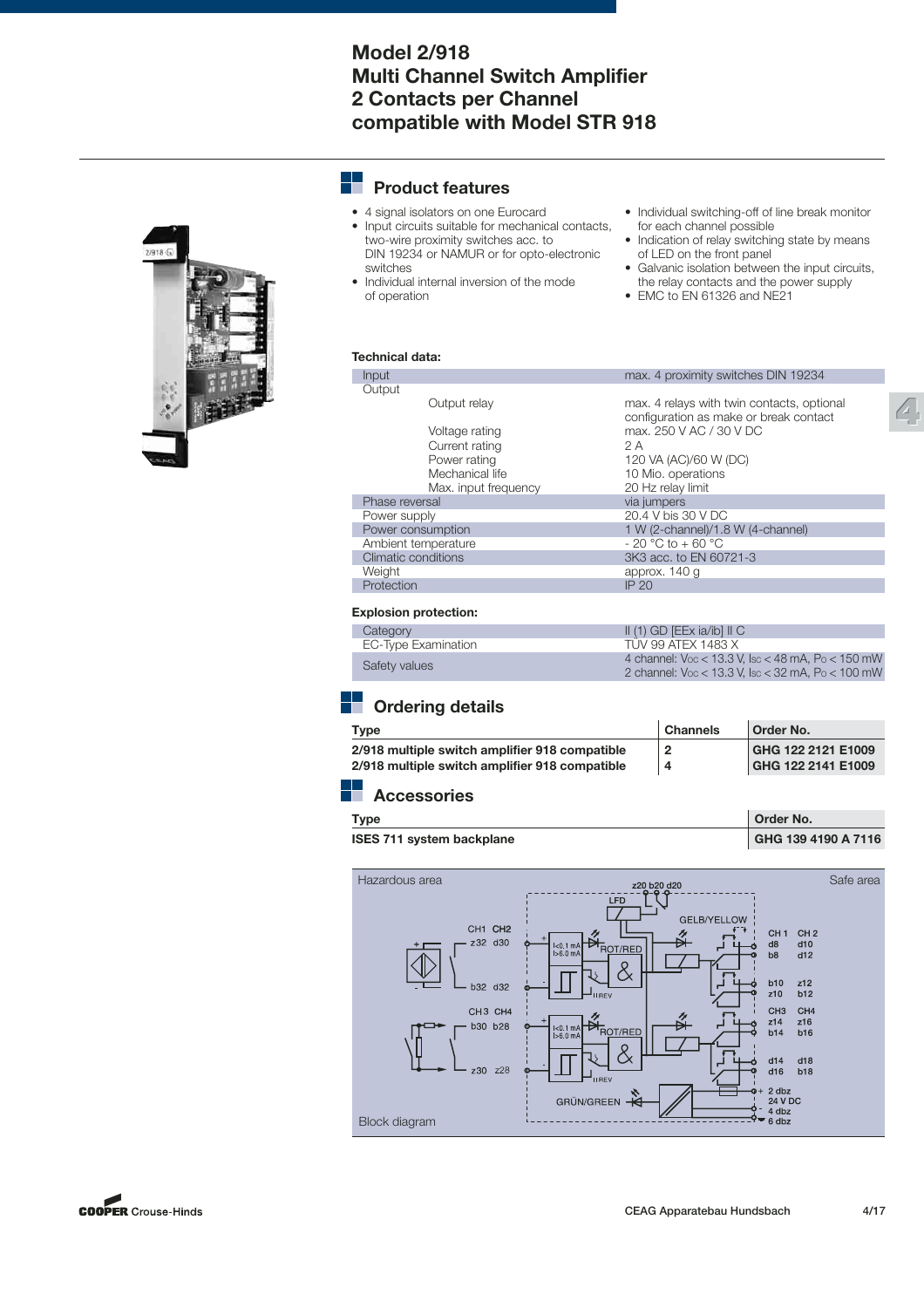# **Specials**



## **Model 1/405**

With software for different tasks e.g. Analogue filter Linearization Analog/Frequency-conversion Gradient-Monitoring **Counter** Min./Max. select Sample and hold Averager Test signal generator

## **Model 1/485**

HART communication with Bus-connection

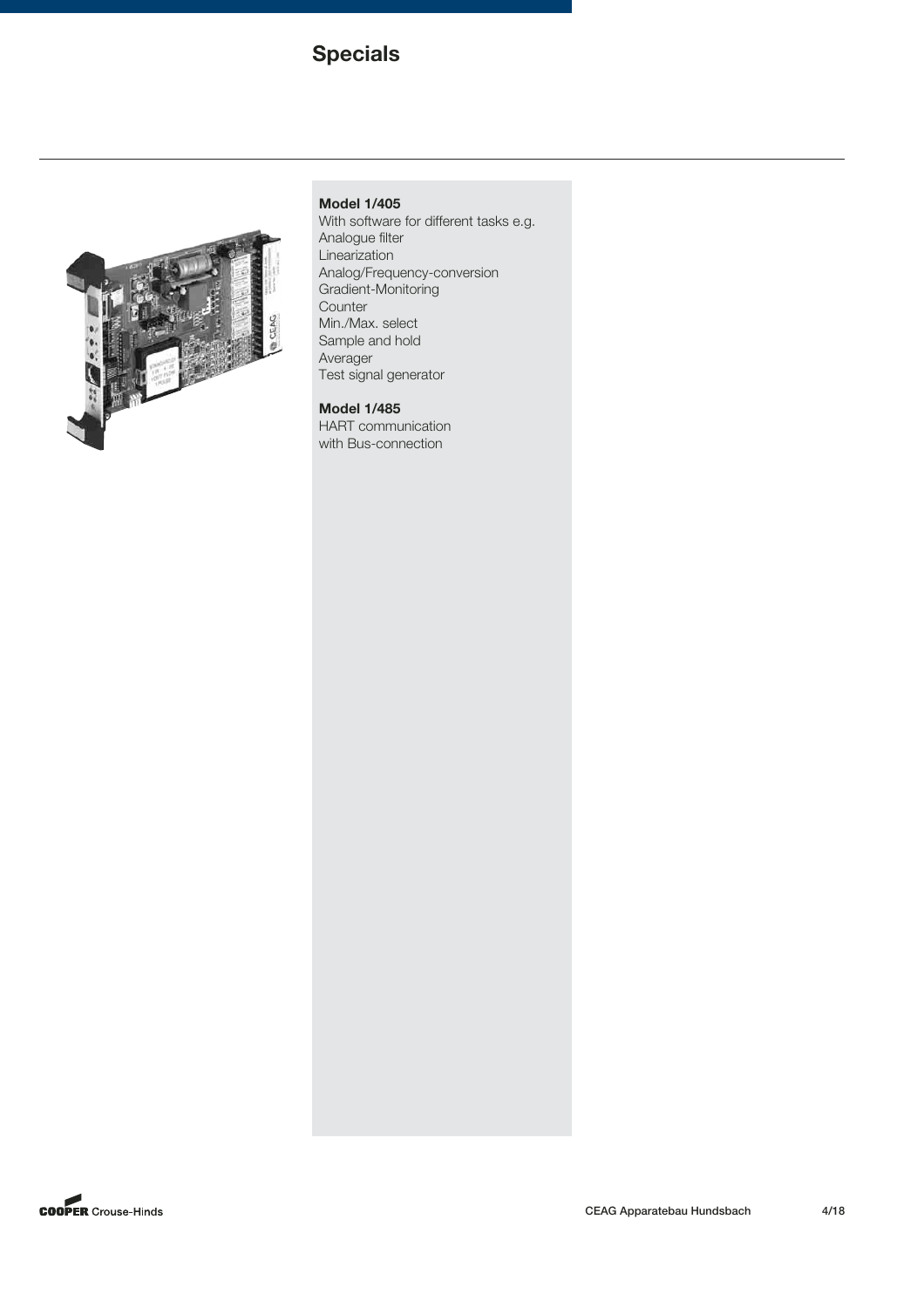## **Model 1/405 Analog Calculator with 1-4 Inputs and Trip Points**

#### ۰ **Product features**

- Computes flow, consumption, effiency factor, ratios, sums, differences etc.
- 2 or 3 selection, ext. set points, gradients • 1-4 inputs, 1 output,
	- 1-4 trip relays
- EMC to EN 61326 and NE21

#### **Technical data:**

| Function              |                         | PC-programmable (Standard Menu)                        |
|-----------------------|-------------------------|--------------------------------------------------------|
| Input impedance       |                         | $50 \Omega$ (mA) / 10 k $\Omega$ (V)                   |
| A/D-converter         |                         | 0.1 % resolution                                       |
| Output:               |                         |                                                        |
| Relay                 | Voltage rating          | 250 V AC / 150 V DC                                    |
|                       | Current rating          | 2 A AC / DC                                            |
|                       | Power rating            | 60 VA / 30 W                                           |
|                       | Service life/operations | 10 Mio. mechan. / 0.5 Mio. electr.                     |
| Transistor            |                         | 24 V max, 30 V DC / 100 mA                             |
|                       | Voltage drop            | 2 V                                                    |
|                       | Response time           | > 10 ms (variable) max. 500 Hz                         |
| Analog output         |                         | $0/4 - 20$ mA                                          |
| Load                  |                         | 500 $\Omega$                                           |
| Linearity             |                         | < 0.1 %                                                |
| Temperature drift     |                         | $< 0.1 %$ / 10 K                                       |
| Power supply          |                         | 18 - 26.4 V AC / 18 - 30 V DC                          |
| Power consumption     |                         | 2.5 VA / 2 W (24V)                                     |
| Dimensions (Eurocard) |                         | 100 x 160 mm, 4 uw                                     |
| Weight                |                         | 300 <sub>g</sub>                                       |
| Ambient temperature   |                         | $-10 °C  +60 °C$                                       |
| Relative humidity     |                         | $<$ 75 % (average)<br>< 95 % (30 d/a), no condensation |
|                       |                         |                                                        |

• Safe galvanic separation between input, power supply and contacts



# **Cordering details**

| Analog output                              |                    | Order No.                                                                  |
|--------------------------------------------|--------------------|----------------------------------------------------------------------------|
| 1x 0/4-20 mA                               | 4 ports / 4 relays | GHG 128 2041 A 2316                                                        |
| 1x 0/4-20 mA                               |                    | GHG 128 2041 A 4316                                                        |
| 1x 0/4-20 mA                               |                    | GHG 128 2041 A 5316                                                        |
| <b>Programming cable</b>                   |                    | GHG 139 0006 C 0000                                                        |
| <b>ISES 720 System Backplane (limited)</b> |                    | GHG 139 4090 A 7206                                                        |
|                                            |                    | Digital output<br>4 ports / 4 transistors<br>4 ports / 2 relays / 2 trans. |





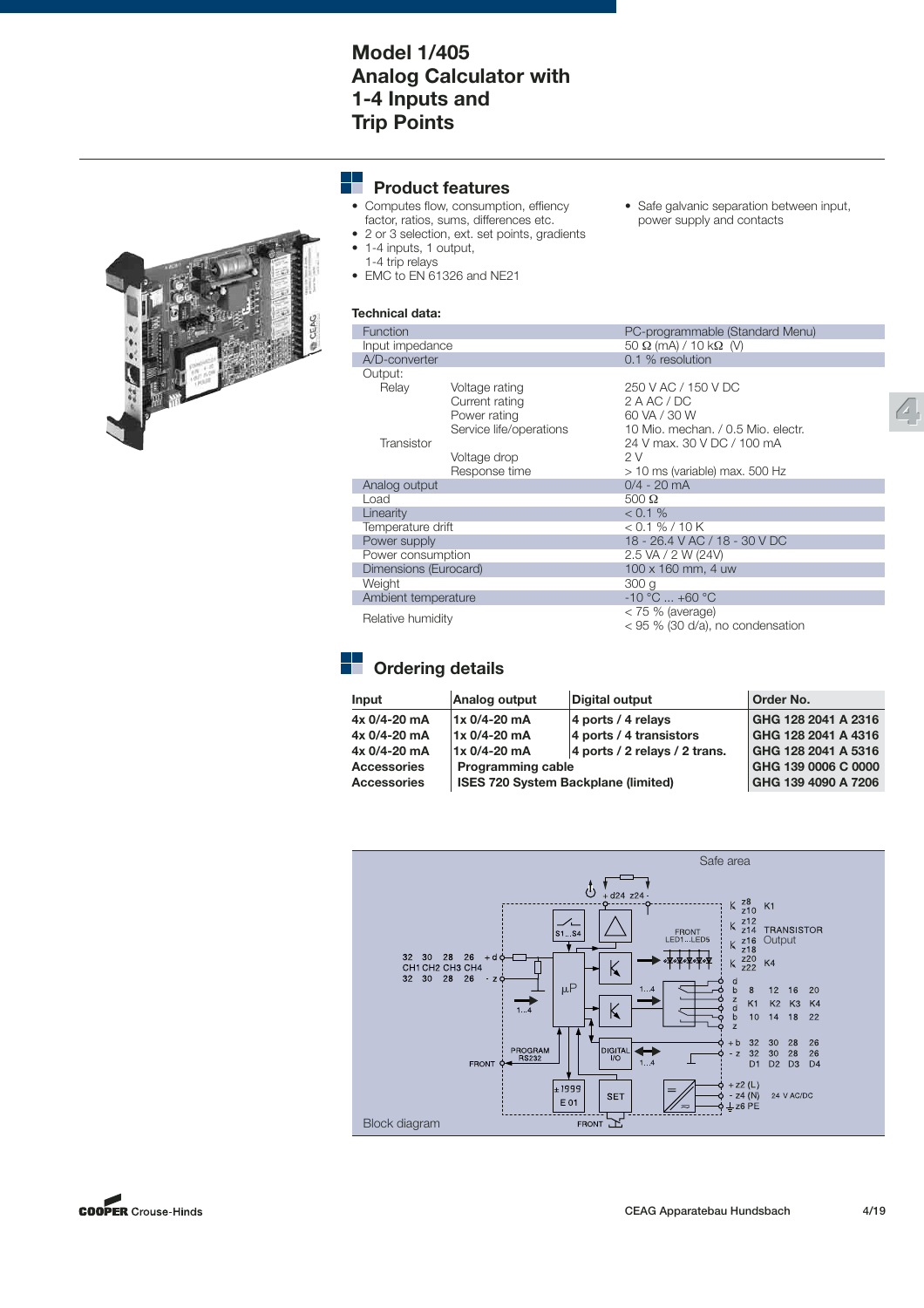## **Model 1/485 HART Interface Module for 32 SMART/HART Transmitters**



## **Product features**

- Connects 32 HART transmitters to a PC, can be expanded to 992 inputs via an RS 485 BUS
- HART protocol on the RS 485 BUS and FSK for communication with transmitters
- Inputs are statically separated

## **Technical data:**

- Non IS or Ex-i via barriers Application or SMART transmitter supplies works with any HART PC-Software supplied by major manufacturers RS 232 front access for direct links to a PC RS 485 via DIN connector as a BUS Data links **Connection to the PC and 31 Racks max.** Connection to the PC and 31 Racks max. All channels are directly connected across the DCS inputs in the safe area.<br>Card does not need to be configured. Addressing<br>
All participants accessed via HART protocol Input impedance static > 10 MΩ<br>Filter per channel static > 10 MΩ Filter per channel **High pass** > 1000 Hz Power supply 18 - 30 V DC Power consumption 1.4 W<br>Dimensions (Eurocard) 100 x 160 mm, 4 uw Dimensions (Eurocard) 100 x 160 mm, 4<br>Weight 250 g<br>Ambient temperature 250 g<br>20 °C ... +70 °C Weight Ambient temperature  $-20 \degree C ... +70 \degree C$ <br>Poloting burnidity  $< 75 \%$  (average) Relative humidity<br>
< 75 % (average)<br>
< 95 % (30 d/a), no condensation
	-

• Saves wiring by employing backplane racks

and the RS 485 BUS

• Galvanically isolated from the power supply

# **Ordering details**

| Type  | <b>Channels</b> | Order No.           |
|-------|-----------------|---------------------|
| 1/485 | 32              | GHG 139 2021 B 1009 |

| <b>Description</b>               | Order No.           |
|----------------------------------|---------------------|
| <b>ISES 701 system backplane</b> | GHG 139 4190 A 7016 |



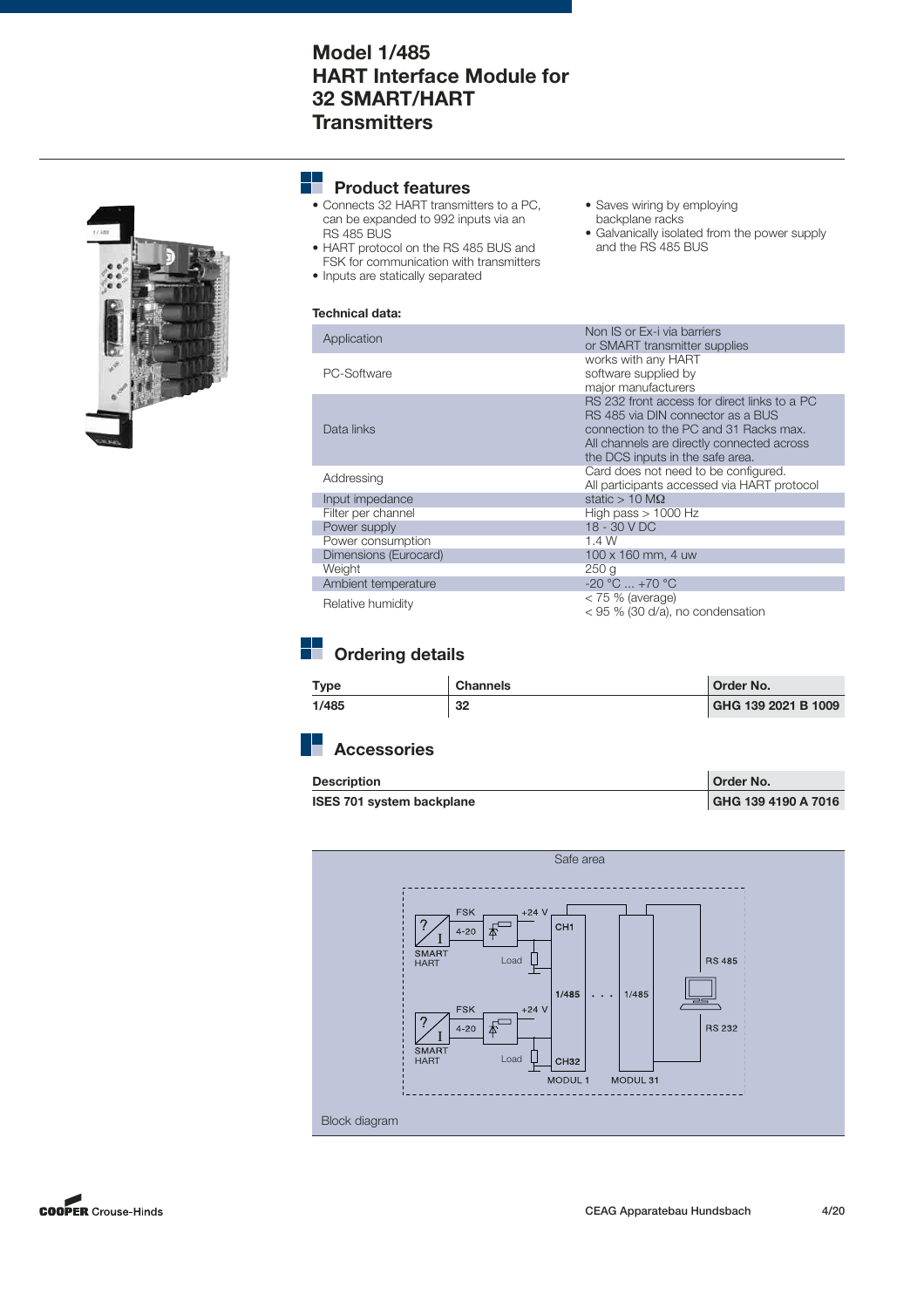## **Eurocards Apparatebau Hundsbach compatible**



- 1 to 2 channels just **4 units wide**
- Mounted in prewired **19" racks with 21 slots or in prefabricated rack systems with 16 plug-in positions**
- Plug-in modules for analogue **or digital I/O cards**
- Safe galvanic isolation
- Status LEDs
- Low power consumption
- **EEx ia/ib approved**
- Suitable for DCS and PLC

## **Description**

Eurocards are used as signal conditioning units between field devices and control systems. They plug into standard prewired racks or prefabricated ISES backplane systems. The cards may be mounted or removed from a live circuit.

Eurocards offer advantages in that they are galvanically isolated, they can boost and amplify signals, and are easily mounted as plug-in units. Since they are galvanically isolated they do not require equipotential earth connections normally encountered with safety barriers. Changes in the power supply voltage do not affect the excellent device performance due to the properties of the built-in amplifier circuits.

**5**

Light emitting diodes (LEDs) indicate the device status. A green LED shows the operating condition, a yellow LED depicts the switch status as in switch amplifiers, and a red LED signals alarm conditions e.g. line faults and interruptions.

It is often advantageous to employ Eurocards as their properties as amplifiers free you from the restrictions on measuring circuits frequently encountered with barriers.

For safety reasons you have to check that currents, voltages, power, inductance, and capacitance of the Eurocard match those of the connected intrinsically safe circuit.

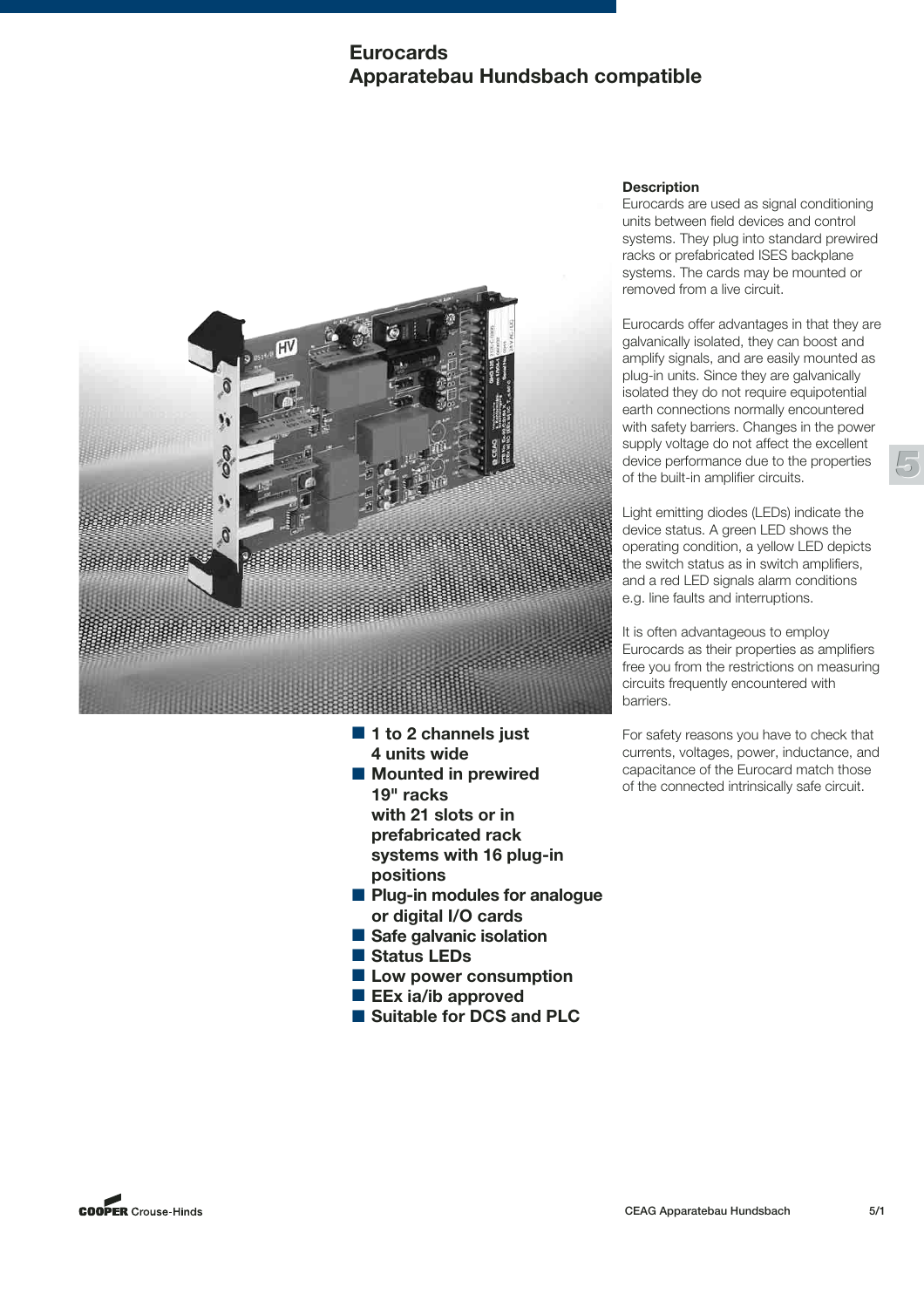## **Model AH137 A RTD-Converter compatible with Model MT200**



#### --**Product features**

- Configurable via PC (Online)
- Trip amplifier with relais
- EMC fully compliant to EN 61326, NE21
- Ex ia/ib approved
- Safe galvanic isolation between input, output, power supply as well as contacts

#### **Technical data:**

| - RTD input           | $-200 °C+850 °C$                                     |
|-----------------------|------------------------------------------------------|
| - Slide wire input    | 0  600 $\Omega$ , smallest span 10 $\Omega$ (0.1 %)  |
| Output                | $0/4 - 20$ mA, $0/2 - 10$ V configurable             |
| Burn-out drive        | $0,$ > 100 %, frozen: selectable                     |
| Load                  | $750 \Omega$ (mA), $> 22$ k $\Omega$ (V)             |
| Output relay          |                                                      |
| Voltage rating        | AC 125 V 150 V DC                                    |
| Current rating        | 1 A AC/DC                                            |
| Power rating          | 50 VA<br>30 W                                        |
| Linearity             | $< 0.1 \%$                                           |
| Temperature drift     | < 0.1 % / 10 K                                       |
| Response time         | $0.420.7$ s, mode dependant                          |
| Power supply          | 20.4 - 26.4 V AC (<5 VA), DC 20.4  30 V (<2.4 W)     |
| Dimensions (Eurocard) | 100 x 160 mm                                         |
| Weight                | 300q                                                 |
| Ambient temperature   | $-10 °C  +65 °C$                                     |
| Relative humidity     | $<$ 75% (average)<br>< 95% (30 d/a), no condensation |
| Protection category   | <b>IP20</b>                                          |

#### **Explosion protection:**

| Category            | $II(1/2)$ GD [EEx ia/ib) $IIC$              |
|---------------------|---------------------------------------------|
| EC-Type Examination | TUV 02 ATEX 1967                            |
| Safety values       | $V_{\rm OC}$ < 6 V, Isc < 10 mA, Po < 40 mA |

# **Cordering details**

| Input                    | Output                   | <b>Trip relavs</b> | <b>Ex-protection</b> | Order No.                                  |
|--------------------------|--------------------------|--------------------|----------------------|--------------------------------------------|
| <b>RTD</b><br><b>RTD</b> | 4 - 20 mA<br>$4 - 20$ mA |                    | ia/ib<br>-           | GHG 131 2100 R 2006<br>GHG 131 2000 R 2006 |
|                          |                          |                    |                      |                                            |

| Tvpe                     | <b>Order No.</b>    |
|--------------------------|---------------------|
| <b>Programming cable</b> | GHG 139 0006 C 0000 |



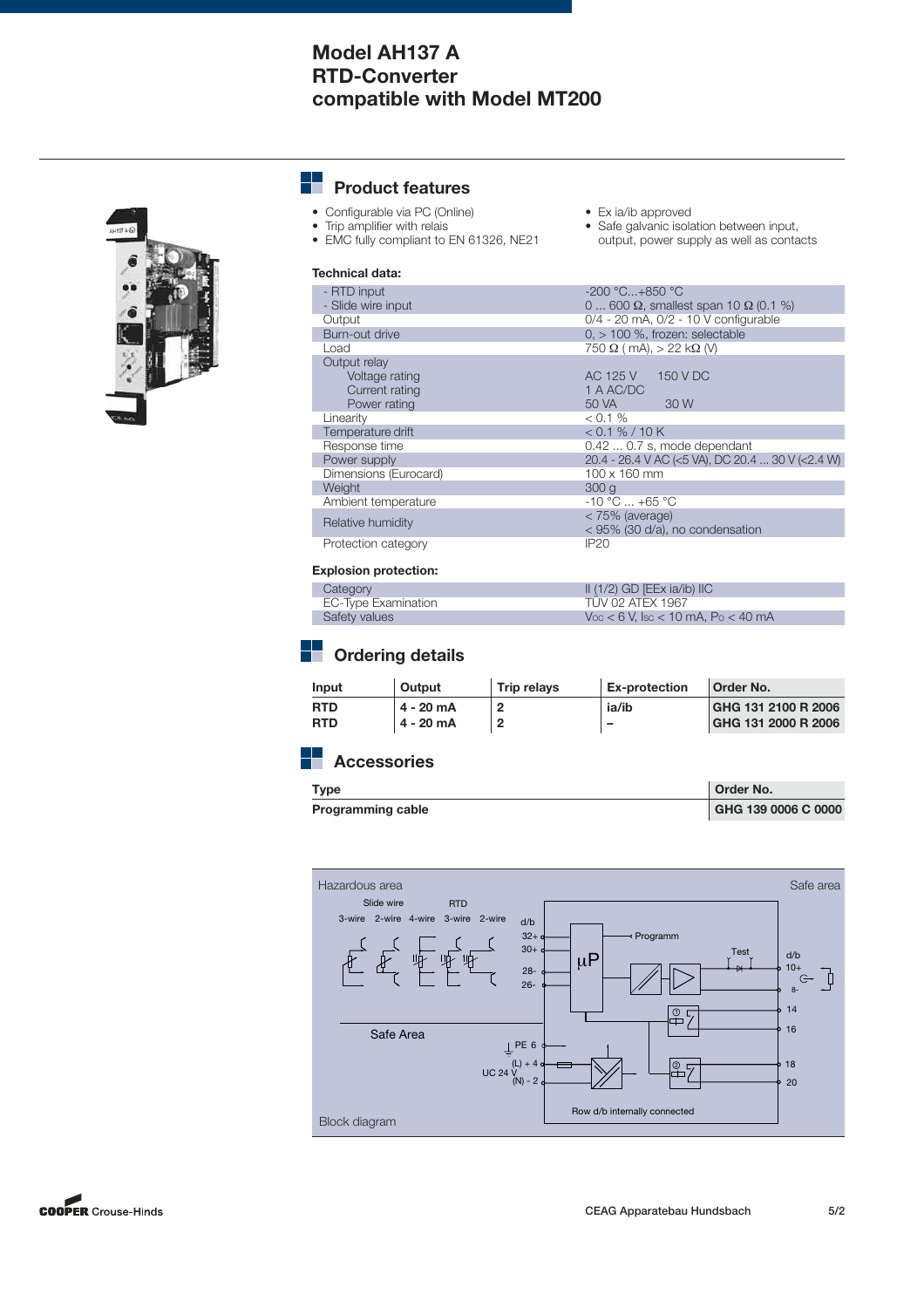# **Model MS270 Transmitter Power Supply, Input Isolator HART**

**compatible with Foxboro-Eckardt MUS/TV 80, MS280**

• Safe galvanic isolation between input, output and power supply

• HART communication for all major brands

 $V_{\text{OC}}$  < 5.88 V,  $\text{Isc}$  < 2.7 mA,  $\text{Po}$  < 4 mW (Isolator)



#### ┶ **Product features**

- Power supply for 2-wire 4 20 mA transmitters
- Signal duplication (1 input, 2 outputs)
- EMC fully compliant to EN 61326, NE21
- Ex ia/ib approved

#### **Technical data:**

16 V at 20 mA (Voc 27.5 V)<br>14 V at 20 mA (Voc 25 V)<br>14 V at 20 mA (Voc 25 V) Input impedance (input isolator) approx. 80 Ω<br>Load < 750 Ω, at H  $\le$  750 Ω, at HART/FSK < 500 Ω<br>< 0.2 ms Response time<br>Smart-Communication in parallel to load or via front sockets Linearity  $\leq 0.15\%$ <br>
Temperature drift  $\leq 0.1\%$  / 10 K Temperature drift DC 18-32 V (<2.5 W,1-chan.) (<4.5 W 2-chan.)<br>Dimensions (Eurocard) <br>Dimensions (Eurocard) 100 x 160 mm, 4 uw Dimensions (Eurocard) 100 x 160 mm, 4<br>Weight 300 g<br>Ambient temperature 20 °C ... +65 °C Weight Ambient temperature  $-20 °C ... +65 °C$ <br>
Relative bumidity Relative humidity<br>
< 95% (30 d/a), no condensation<br>
< 95% (30 d/a), no condensation **Explosion protection:** Category **II (1/2) GD [EEx ia/ib] II C**<br>
EC-Type Examination **III CONSERVER ACCESS** II (1/2) GD [EEx ia/ib] II C DMT 02 ATEX E 058 X VOC < 27.5 V, ISC < 96 mA, PO < 662 mW

## Safety values  $V_{\text{OC}} < 25$  V,  $\text{I}_{\text{SC}} < 87.4$  mA,  $\text{Po} < 547$  mW

## **Ordering details**

| <b>Ex-protection</b>                             | <b>Channels/Version</b> | Order No.                                                                                                      |
|--------------------------------------------------|-------------------------|----------------------------------------------------------------------------------------------------------------|
| ia/ib Voc < 27.5 V, Isc < 92 mA                  | 1 Power supply          | MS270-M4133-C011                                                                                               |
| ia/ib Voc < 25 V, Isc < 87.4 mA                  | 1 Power supply          | MS270-M4133-G011                                                                                               |
|                                                  | 1 Power supply          | MS270-M4133-A011                                                                                               |
| ia/ib $\sqrt{v}$ < 27.5 V, $\sqrt{v}$ sc < 92 mA | 2 Power supply          | MS270-M4233-C011                                                                                               |
| ia/ib $\sqrt{v}$ < 25 V, Isc < 87.4 mA           | 2 Power supply          | MS270-M4233-G011                                                                                               |
|                                                  | 2 Power supply          | MS270-M4233-A011                                                                                               |
| ia/ib $\sqrt{v}$ < 6 V, Isc < 2.7 mA             | 1 isolator              | MS270-L4133-C011                                                                                               |
| ia/ib $\sqrt{v}$ < 6 V. Isc < 2.7 mA             | 2 isolator              | MS270-L4233-C011                                                                                               |
| ia/ib Voc < 27.5 V, Isc < 92 mA                  |                         | MS270-M4333-C011                                                                                               |
|                                                  |                         | MS270-M4333-G011                                                                                               |
|                                                  |                         | 70781-B1001-AA                                                                                                 |
|                                                  |                         | 2 Power supply/isol.<br>ia/ib Voc < 25 V, Isc < 87.4 mA<br>2 Power supply/isol.<br>IMAH 70781 system backplane |

HART-Communication only possible with power supply version



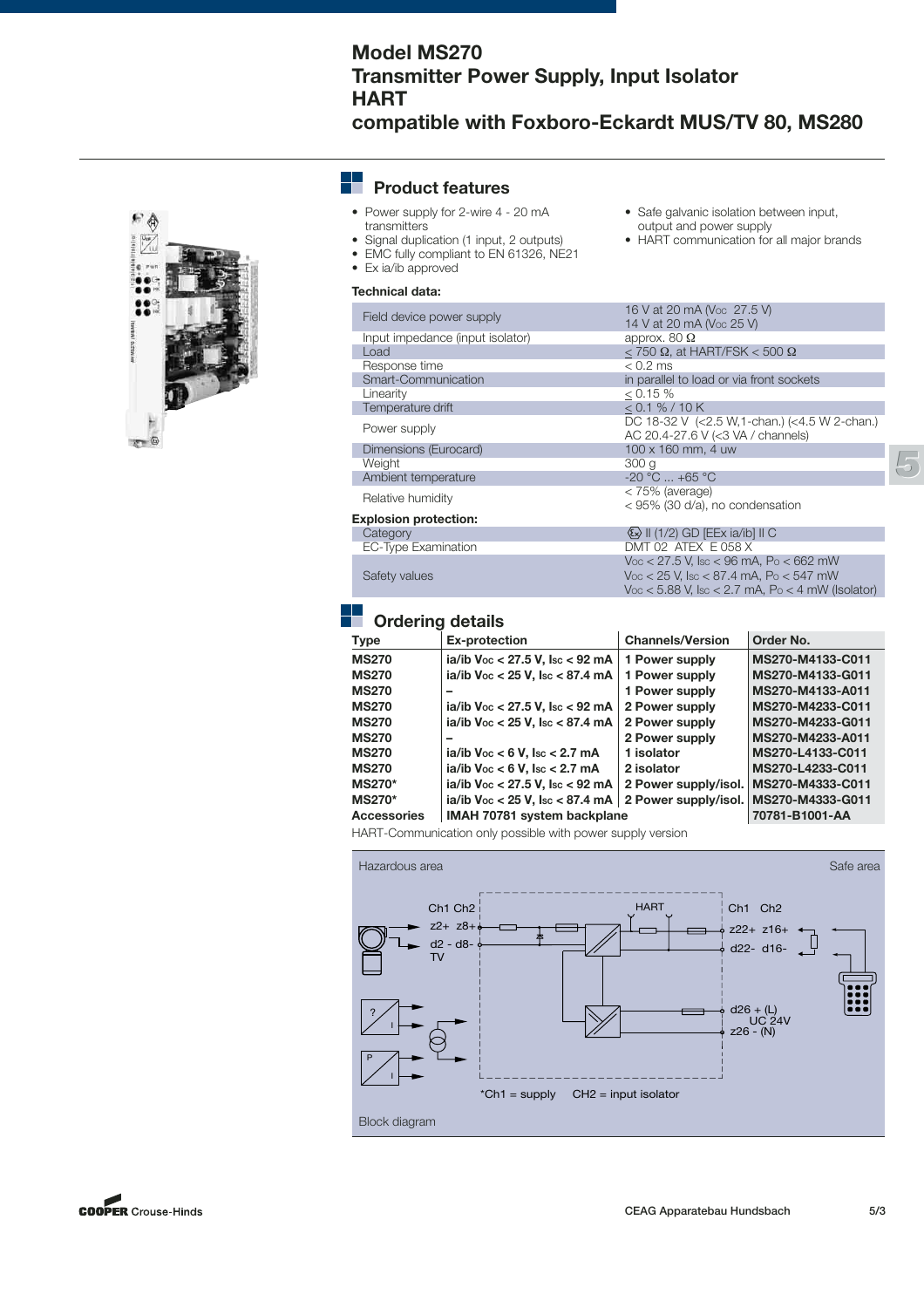## **Model MS271 Transmitter Power Supply HART Input Isolator compatible with AH77261**



## **Product features**

- Power supply for 2-wire 4 20 mA
- transmitters
- Signal duplication
- (1 input, 2 outputs) • EMC fully compliant to EN 61326, NE21

#### **Technical data:**

| Field device power supply         | 16 V at 20 mA (Voc 27.5 V)<br>14 V at 20 mA (Voc 25 V)                                                                                                             |
|-----------------------------------|--------------------------------------------------------------------------------------------------------------------------------------------------------------------|
| Input resistance (input isolator) | $80\ \Omega$                                                                                                                                                       |
| Load                              | < 750 Ω, at HART/FSK < 500 Ω                                                                                                                                       |
| Response time                     | $< 0.2$ ms                                                                                                                                                         |
| <b>HART</b> communication         | in parallel to load or via front sockets                                                                                                                           |
| Linearity                         | $0.15\%$                                                                                                                                                           |
| Temperature drift                 | < 0.1 % / 10 K                                                                                                                                                     |
| Power supply                      | DC 18-32 V $(<2.5 W, 1$ -chan.) $(<4.5 W 2$ -chan.)<br>AC 20.4-27.6 V (< 3 VA / channel)                                                                           |
| Dimensions (Eurocards)            | 100 x 160 mm, 4 uw                                                                                                                                                 |
| Weight                            | 300 <sub>g</sub>                                                                                                                                                   |
| Ambient temperature               | $-20 °C  +65 °C$                                                                                                                                                   |
| Relative humidity                 | $<$ 75% (average)<br>< 95% (30 days/a), no condensation                                                                                                            |
| <b>Explosion protection:</b>      |                                                                                                                                                                    |
| Category                          | $\langle x \rangle$ II (1/2) GD [EEx ia/ib] II C                                                                                                                   |
| EC-Type Examination               | DMT 02 ATEX $E$ 056 X                                                                                                                                              |
| Safety values                     | $V_{\rm OC}$ < 27.51 V, Isc < 96.2 mA, Po < 662 mW<br>$V_{\rm OC}$ < 25 V, Isc < 87.7 mA, Po < 547 mW<br>$V_{\rm OC}$ < 5.88 V, Isc < 2.7 mA, Po < 4 mW (Isolator) |

• Ex ia/ib approved<br>• Safe galvanic isola

output and power supply

Safe galvanic isolation, between input,

• HART communication for all major brands

## **Drdering details**

| Type               | <b>Ex-protection</b>                            | <b>Channels/Version</b>               | Order No.        |
|--------------------|-------------------------------------------------|---------------------------------------|------------------|
| <b>MS271</b>       | ia/ib Voc < 27.5 V, Isc < 96.2 mA               | 1 Power supply                        | MS271-B41EE-C010 |
| <b>MS271</b>       | ia/ib Voc < 25 V, Isc < 87.7 mA                 | 1 Power supply                        | MS271-B41EE-G010 |
| <b>MS271</b>       |                                                 | 1 Power supply                        | MS271-B41EE-A010 |
| <b>MS271</b>       | ia/ib Voc < 27.5 V, Isc < 96.2 mA               | 2 Power supply                        | MS271-B42EE-C010 |
| <b>MS271</b>       | ia/ib $\sqrt{v} < 25 \text{ V}$ , Isc < 87.7 mA | 2 Power supply                        | MS271-B42EE-G010 |
| <b>MS271</b>       |                                                 | 2 Power supply                        | MS271-B42EE-A010 |
| <b>MS271</b>       | ia/ib $\sqrt{v}$ < 25 V, Isc < 87.7 mA          | 1 Power supply/lsol.                  | MS271-B43EE-G010 |
| <b>MS271</b>       | ia/ib Voc < 25 V, Isc < 87.7 mA                 | 1 Power supply/relay MS271-B41EE-G011 |                  |
| TV271              | ia/ib Voc < 5.88 V, Isc < 2.7 mA                | 1 Isolator                            | TV271-B41EE-C000 |
| TV271              | ia/ib Voc < 5.88 V, Isc < 2.7 mA                | 2 Isolator                            | TV271-B42EE-C000 |
| <b>Accessories</b> | IMAH 70781 system backplane                     |                                       | 70781-B1001-AA   |
|                    |                                                 |                                       |                  |

HART-communikation only possible with power supply version



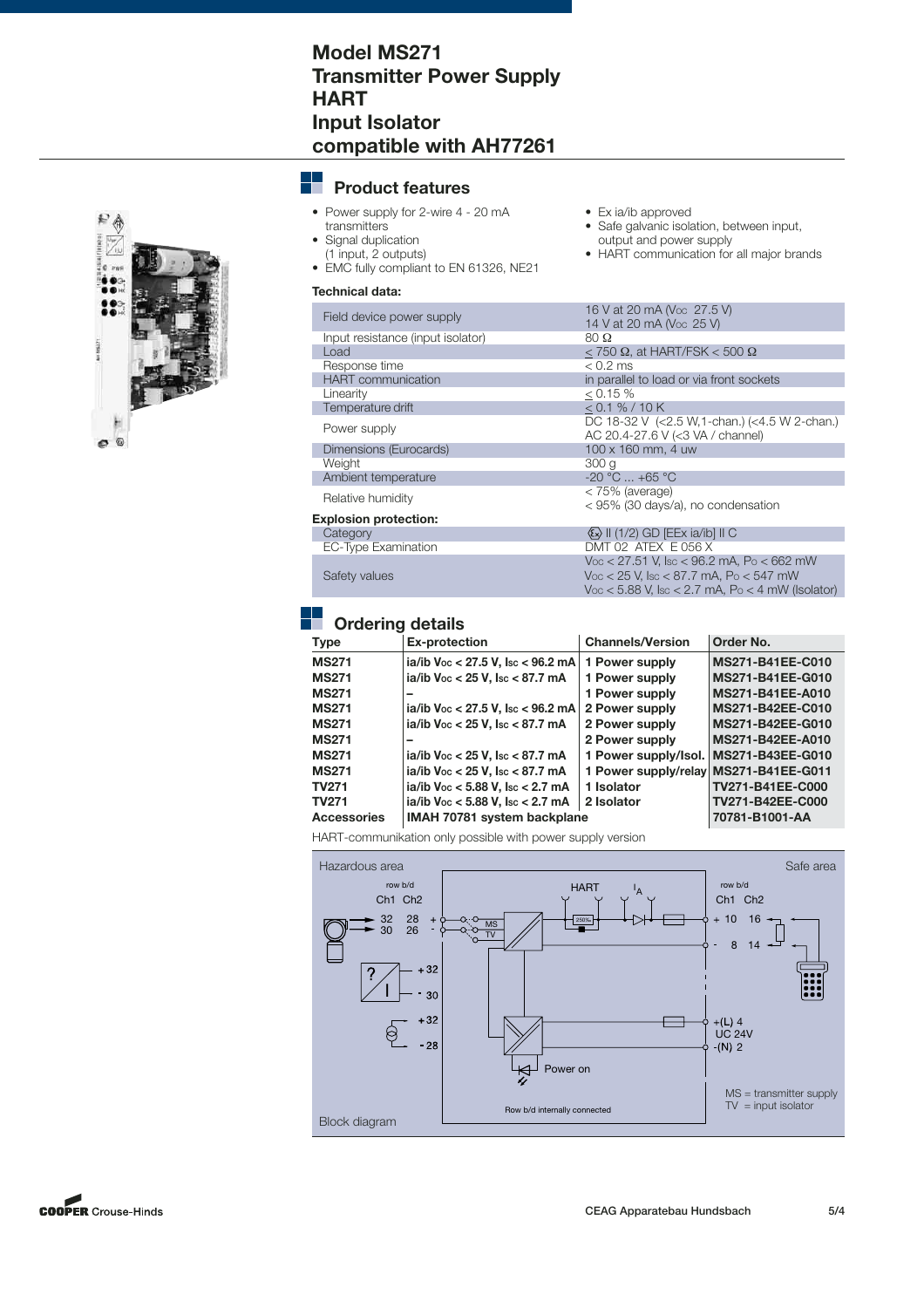## **Model AH304 Output Isolator HART compatible with Type AH77239, AH77241, AHAT242**



#### ÷. **Product features**

- analog output for 4 20 mA Signals (I/P converter, displays, positioners)
- Short circuit protected outputs
- EMC compliant to EN 61326, NE21
- EEx ia/ib approved
- Safe galvanic isolation between input, output and power supply
- HART communication for all major brands

## **Technical data:**

| Input resistance      | dγn. 250 Ω, static 50 Ω; 300 Ω on power failure    |
|-----------------------|----------------------------------------------------|
| Load                  | $< 750 \Omega$                                     |
| Linearity             | $< 0.1 \%$                                         |
| Temperature drift     | < 0.1 % / 10 K                                     |
| Response time         | 22 ms (10 - 90 %)                                  |
| Power supply          | 20 - 26.4 V AC<br>$20 - 30 VDC$                    |
| Power consumption     |                                                    |
| 1 channel             | 2.3 VA / 1.4 W                                     |
| 2 channels            | 4 VA / 2.6 W                                       |
| Dimensions (Eurocard) | $100 \times 160$ mm, 4 uw                          |
| Weight                | 250q                                               |
| Ambient temperature   | $-20$ °C $ + 70$ °C (60 °C Ex)                     |
| Relative humidity     | < 75% (average)<br>< 95% (30 d/a), no condensation |

#### **Explosion protection:**

| Category            | $\parallel$ (1) GD [EEx ia] $\parallel$ C       |
|---------------------|-------------------------------------------------|
| EC-Type Examination | TUV 98 ATEX 1278 X                              |
| Safety values       | $\sqrt{100}$ < 27.3 V, Isc < 93 mA, Po < 635 mW |

# **Cordering details**

| Type   | Input/Output | <b>Channel</b> | <b>Ex-protection</b> | Order No.           |
|--------|--------------|----------------|----------------------|---------------------|
| AH 304 | 0/4 - 20 mA  |                | ia/ib                | GHG 125 2311 L 1406 |
| AH 304 | 0/4 - 20 mA  |                | ia/ib                | GHG 125 2321 L 1406 |

#### H **Accessories**

**Type Order No.** 

| IMAH 70781 system backplane | 70781-B1011-AB |
|-----------------------------|----------------|
|                             |                |



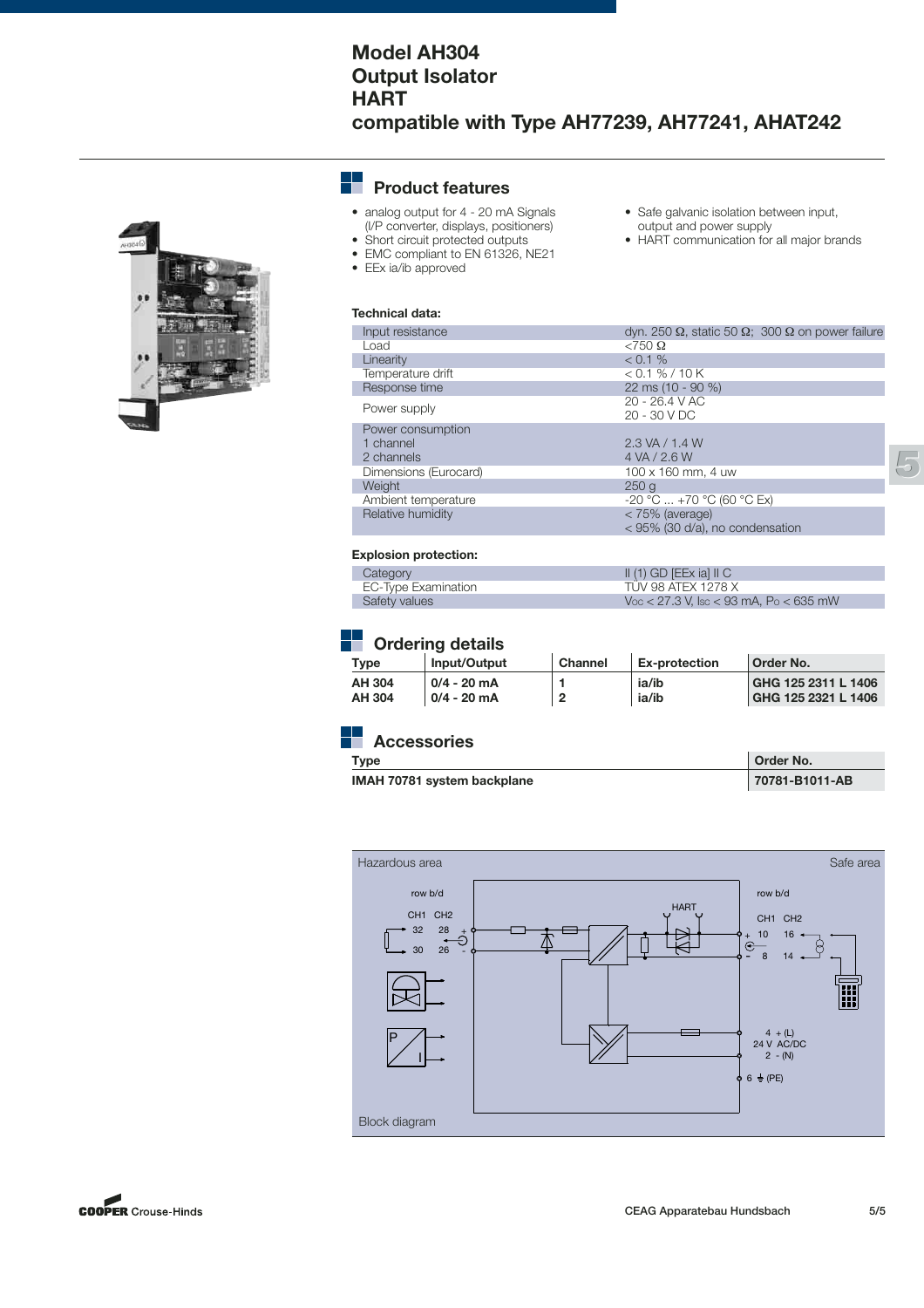## **Model AH334 Output Isolator with Level Shift Option compatibel with AH77239, AH77241, AHAT242, AH304**

#### H. **Product features**

- Output isolator for 0/4 20 mA (I/P converter, displays, valve positioners)
- Short circuit protected outputs • EMC to EN 61326, NE21
- 
- Ex ia/ib approved
- Safe galvanic isolation between input, output and power supply
- Level shifting 0/4 ... 20 mA (by jumper)
- Voltage to current converter (Option)

| $25 \Omega$                                           |
|-------------------------------------------------------|
| $600 \Omega$                                          |
| < 0.1 %                                               |
| $< 0.1 \% / 10 K$                                     |
| 100 ms (10 - 90 %)                                    |
| $20 - 26.4 V AC$<br>$20 - 30 VDC$                     |
|                                                       |
| 2.3 VA / 1.4 W                                        |
| 4 VA / 2.6 W                                          |
| 100 x 160 mm, 4 uw                                    |
| 250q                                                  |
| $-20$ °C $ + 70$ °C (60 °C Ex)                        |
| < 75% (average)<br>< 95% (30 days/a), no condensation |
|                                                       |

#### **Explosion protection:**

| Category            | $\parallel$ (1/2) G D [EEx ia/ib] $\parallel$ C |
|---------------------|-------------------------------------------------|
| EC-Type Examination | PTB 02 ATEX 2176 X                              |
| Safety values       | $\sqrt{100}$ < 27.3 V, Isc < 93 mA, Po < 635 mW |

# **Cordering details**

| Tvpe         | Input/Output  | <b>Channels</b> | <b>Ex-protection</b>     | Order No.           |
|--------------|---------------|-----------------|--------------------------|---------------------|
| AH334        | $0/4 - 20$ mA |                 | ia/ib                    | GHG 125 2311 N 1306 |
| <b>AH334</b> | $0/4 - 20$ mA | 2               | ia/ib                    | GHG 125 2321 N 1306 |
| AH334        | 0/4 - 20 mA   |                 |                          | GHG 125 2011 N 1306 |
| <b>AH334</b> | 0/4 - 20 mA   |                 | $\overline{\phantom{0}}$ | GHG 125 2021 N 1306 |
|              |               |                 |                          |                     |

Level shifting 0 - 20 mA to 4 - 20 mA via jumper Voltage input via solder jumper (5 V, 10 V)





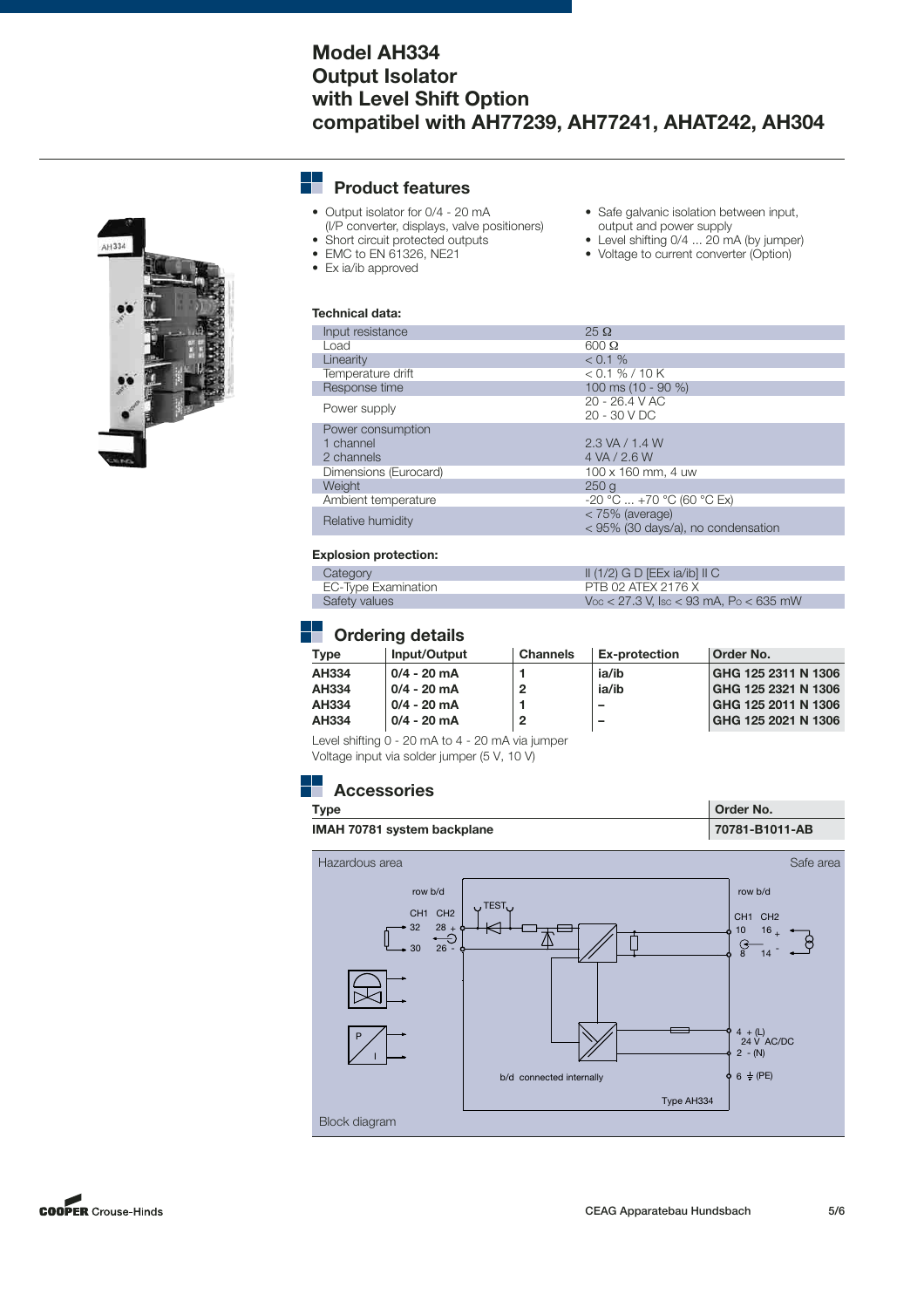## **Model AH420 Transmitter Power Supply, Input Isolator HART compatible to AH77261, MS271, TV271**



#### --**Product features**

- Power supply for 2-wire 4 20 mA transmitter
- EMC compliant to EN 61326, NE21 • Ex ia/ib approved
- 

## **Technical data:**

16 V at 20 mA (Voc 27 V)<br>
15 V at Voc 24 V<br>
15 V at Voc 24 V<br>
150 Ω, dyn. 250 Ω (HART) Input resistance (Input isolator)<br>Load Load  $\leq$  750 Ω, with HART/FSK  $\lt$  500 Ω<br>Response time  $\lt$  20 ms (10-90 %) Response time  $\leq$  20 ms (10-90 %)<br>
HART communication  $\qquad \qquad$  in parallel to load o HART communication in parallel to load or via front sockets<br>Linearity  $\leq 0.2 \%$  $\leq 0.2 \%$ <br> $\leq 0.2 \% / 10 K$ Temperature drift Power supply DC 20-30V (<4.5 W 2-chan.) AC 20-26.4V (<3 VA/chan.)<br>Dimensions (Eurocard) 100 x 160 mm, 4 uw Dimensions (Eurocard) 100 x<br>
Weight 300 g Weight 300 g<br>Ambient temperature 300 g<br>20 °C ... +65 °C Ambient temperature  $-20^{\circ}\text{C} \dots +65^{\circ}\text{C}$ <br>Calating burgidity  $< 75\%$  (average) Relative humidity<br>
< 75% (average)<br>
< 95% (30 days/a), no condensation **Explosion protection:**<br>Category Category<br>
EC-Type Examination<br>
EC-Type Examination<br>
TÜV 02 ATEX 1938 X TÜV 02 ATEX 1938 X VOC < 27 V, ISC < 92 mA, PO < 620 mW Safety values  $V_{\text{OC}} < 24$  V,  $\text{I}_{\text{SC}} < 82$  mA,  $\text{Po} < 480$  mW  $V_{\text{OC}}$  < 5 V, Isc < 50 mA, Po < 62 mW (Isolator)

• Safe galvanic isolation between input, output and power supply

• HART communication for all major brands

## **Cordering details**

| <b>Type</b>  | <b>Ex-protection</b>                 | <b>Channels/Version</b> | <b>HART</b> | Order No.           |  |  |  |
|--------------|--------------------------------------|-------------------------|-------------|---------------------|--|--|--|
| <b>AH420</b> | ia/ib Voc < 27 V, Isc < 92 mA        | 1 Power supply          | X           | GHG 124 2111 K 3206 |  |  |  |
| <b>AH420</b> | ia/ib $\sqrt{v}$ < 24 V, Isc < 82 mA | 1 Power supply          | X           | GHG 124 2411 K 3206 |  |  |  |
| <b>AH420</b> |                                      | 1 Power supply          | X           | GHG 124 2011 K 3206 |  |  |  |
| <b>AH420</b> | ia/ib Voc < 27 V, Isc < 92 mA        | 2 Power supply          | X           | GHG 124 2121 K 3206 |  |  |  |
| <b>AH420</b> | ia/ib $\sqrt{v}$ < 24 V, Isc < 82 mA | 2 Power supply          | X           | GHG 124 2421 K 3206 |  |  |  |
| <b>AH420</b> |                                      | 2 Power supply          | X           | GHG 124 2021 K 3206 |  |  |  |
| <b>AH420</b> | ia/ib $\sqrt{v}$ < 27 V, Isc < 92 mA | 1 Power supply          | -           | GHG 124 2111 K 1006 |  |  |  |
| <b>AH420</b> | ia/ib $\sqrt{v}$ < 24 V, Isc < 82 mA | 1 Power supply          |             | GHG 124 2411 K 1006 |  |  |  |
| <b>AH420</b> |                                      | 1 Power supply          |             | GHG 124 2011 K 1006 |  |  |  |
| <b>AH420</b> | ia/ib Voc < 27 V, Isc < 92 mA        | 2 Power supply          |             | GHG 124 2121 K 1006 |  |  |  |
| <b>AH420</b> | ia/ib $\sqrt{v}$ < 24 V, Isc < 82 mA | 2 Power supply          |             | GHG 124 2421 K 1006 |  |  |  |
| <b>AH420</b> |                                      | 2 Power supply          |             | GHG 124 2021 K 1006 |  |  |  |
| <b>AH420</b> | ia/ib $\sqrt{v}$ < 5 V, lsc < 50 mA  | 1 Isolator              |             | GHG 124 2111 K 1016 |  |  |  |
| <b>AH420</b> | ia/ib $\sqrt{v}$ < 5 V, lsc < 50 mA  | 2 Isolators             |             | GHG 124 2121 K 1016 |  |  |  |
| Accessories  | IMAH 70781 system backplane          | 70781-B1001-AA          |             |                     |  |  |  |